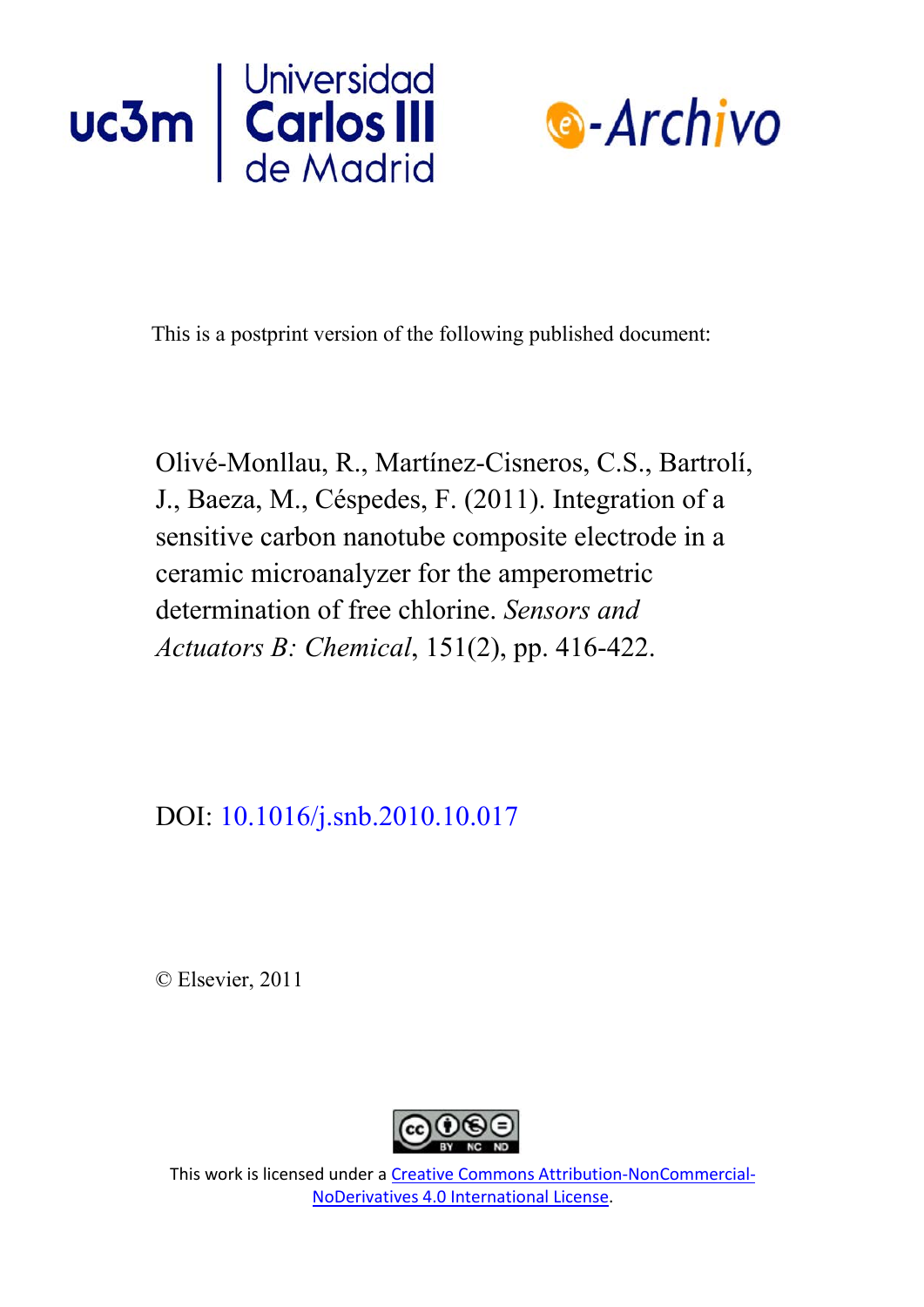# **Integration of a sensitive carbon nanotube composite electrode in a ceramic microanalyzer for the amperometric determination of free chlorine**

Rosa Olivé-Monllau, Cynthia S. Martínez-Cisneros, Jordi Bartrolí, Mireia

Baeza\* and Francisco Céspedes

*Grup de Sensors i Biosensors, Departament de Química, Facultat de Ciències, Edifici C-Nord, Universitat Autònoma de Barcelona, 08193 Bellaterra (Cerdanyola del Vallès), Spain*

\*Corresponding author: mariadelmar.baeza@uab.cat, Tel.: +34935814927, Fax: +34935812379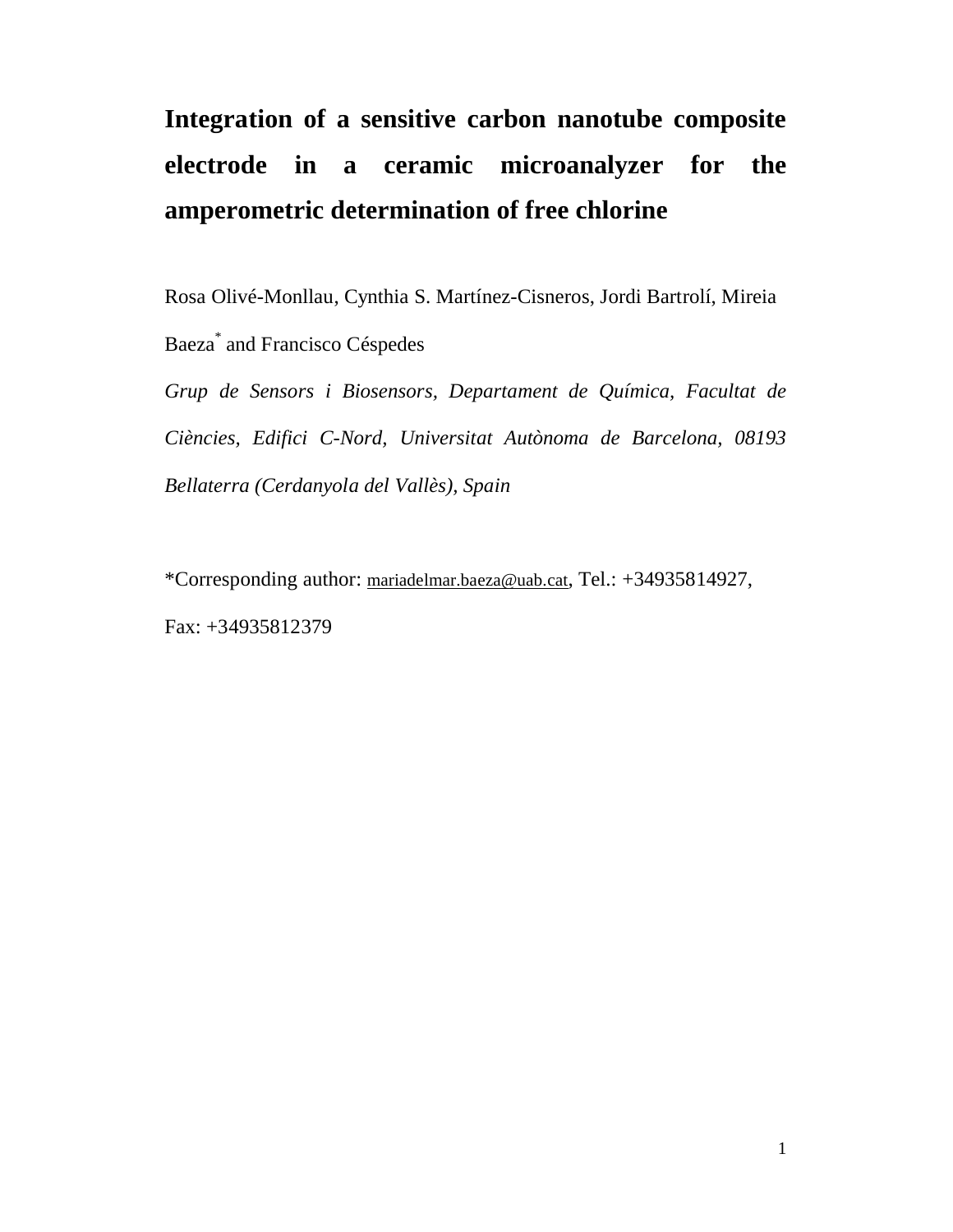#### **Abstract**

In this paper we report a green tape ceramic microfluidic analyzer that integrates a complete amperometric detection system based on a highly sensitive carbon nanotube composite electrode. As a proof of the integration concept, reference and counter electrodes were embedded into the microanalyzer body during the fabrication process. In order to increase the system functionality, and taking advantage of the surface renewability associated to composite electrodes, the working electrode was integrated in an exchangeable configuration. The microanalyzer was automated by means of the multicommutation technique, which allowed its autocalibration by the on-line preparation of standard solutions from a unique stock solution. The system was applied to the analysis of free chlorine in water samples. A noticeable low detection limit (0.05  $mg L<sup>-1</sup>$ ) and a high-term stability were observed. To demonstrate the potentiality of this approach, in terms of analytical performance, it was also applied to the analysis of real samples obtained from a public swimming pool. The system characteristics make it ideal for unattended applications where the minimum user interaction and the maximum analyzer autonomy are required.

# **Keywords**

*carbon nanotube composite, amperometric sensor, chlorine, microanalyzer, green tape ceramics*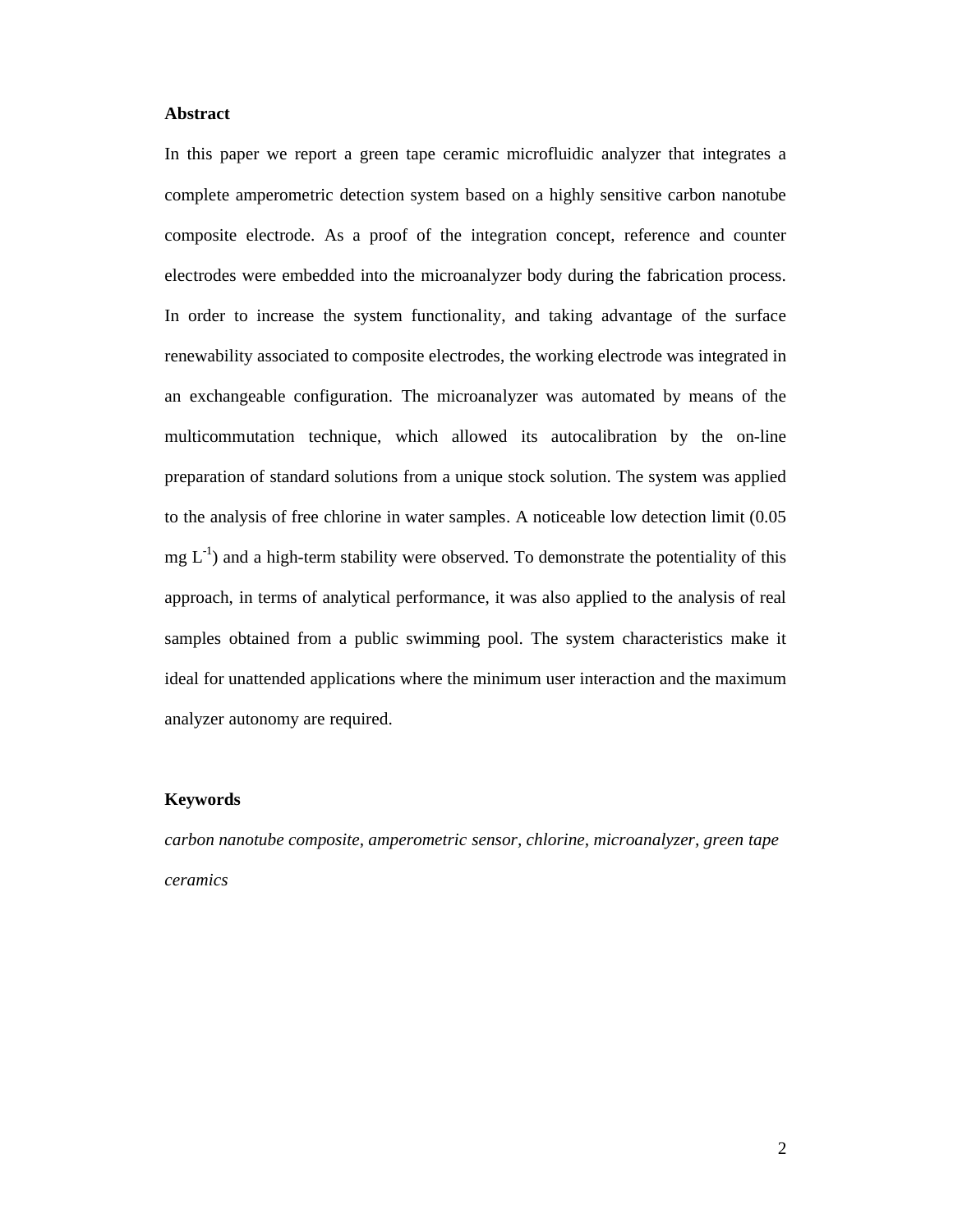#### **1. Introduction**

Over the past decade, research fields which focus on chemical production, pharmaceutical screening, drug investigation, medical diagnostics and environmental analysis have increased their interest in rapid and on-line determinations of low sample concentrations [1, 2] that complex samples usually contain. Recently, the emergence of new nano-materials has allowed the development of analytical sensors and detection systems capable of addressing these needs. The integration of electrochemical transducers based on nanostructures developed using new generation materials with high-tech microfluidic systems allows the production of chemical microanalyzers with a high analytical potential in a reduced space. In addition to reduced reagent consumption, shorter analysis time and reduced maintenance and fabrication costs, these kinds of systems also provide portability and are able to produce on-line information with temporal and spatial resolution.

Glass, silicon [3,4], polymers [5-7] and green tape ceramics [8-11] are the materials of choice for miniaturization purposes. Amongst all of them, the green tape technology presents some advantages when compared to the rest. Unlike glass or silicon, its fabrication process is simpler, cheaper and faster, since it does not require tedious and expensive conditions such as clean room facilities or specialized staff. Unlike the majority of polymers, green tape ceramics are highly hermetic and can withstand a wide variety of chemicals reagents [12]. Furthermore, its multilayer production approach easily allows the production of complex three-dimensional structures and the integration of additional materials compatible with the fabrication conditions, such as resins and some metals (i.e. silver, platinum). In addition, its compatibility with the thick-film technology permits the integration of screen-printed conductors to define electrodes or electronic circuits [13, 14]. Additional elements that are not compatible with the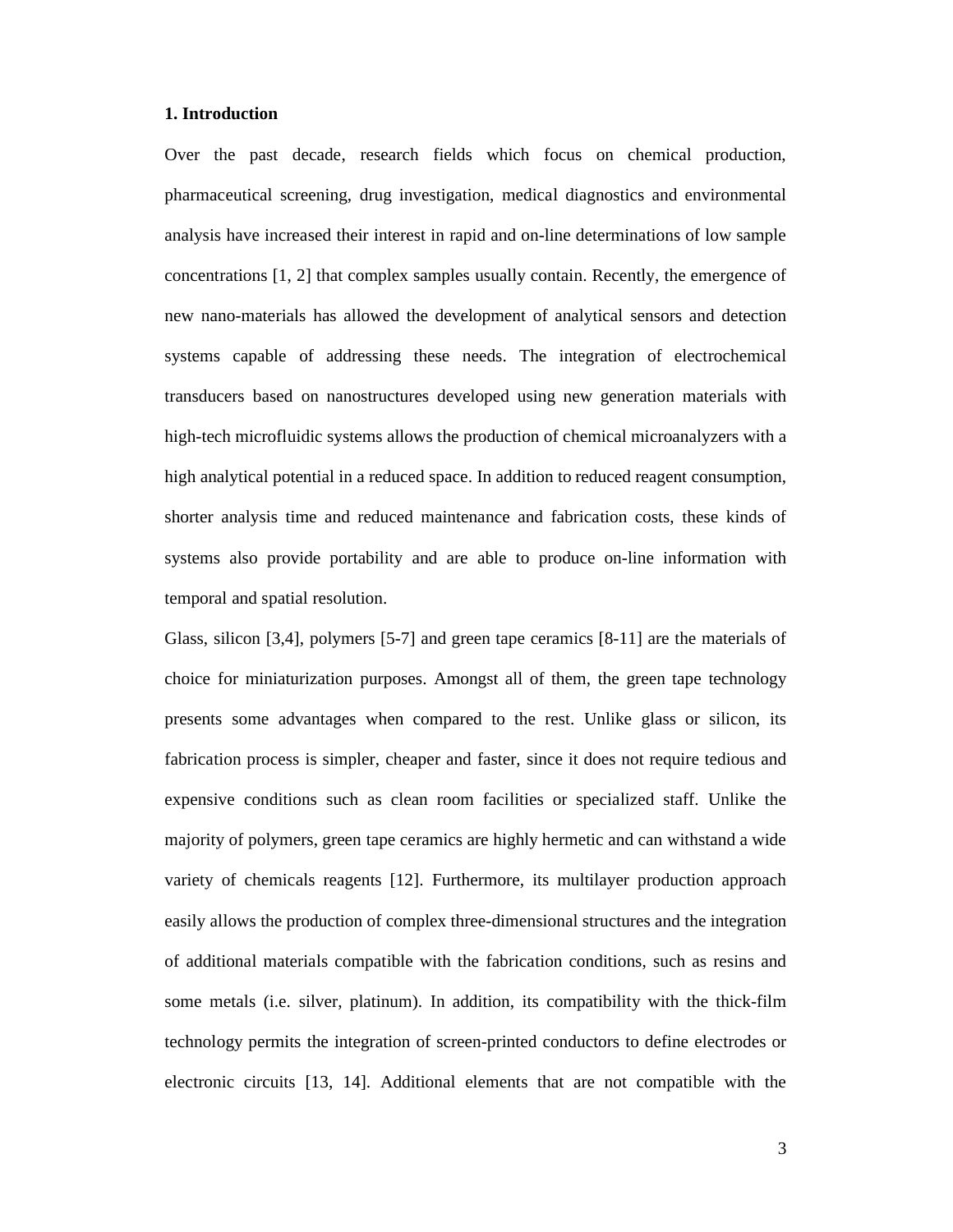fabrication process can be easily integrated once the device is bourn-out. Therefore, predefined holes to place these elements should be included in the design whilst taking into account the ceramics shrinkage which is totally predictable. The set of advantages associated to the green tape technology enables the development of highly integrated analyzers that can incorporate several stages of the classical analytical procedure [15- 18].

Independently of the miniaturization technology applied to develop chemical microanalyzers, the detection system constitutes a main challenge, since highly sensitive techniques are needed as a consequence of the scaling-down of the flow system and the reduction of sample volumes. Optical and electrochemical detection systems are the most commonly used [19, 20]. Despite the high sensitivity presented by optical systems, their miniaturization involves the reduction of the optical pathway and, consequently, a decrease of their sensitivity. On the other hand, the high selectivity, sensitivity and the simple implementation of electrochemical methods, mainly voltamperometric, along with how well these devices maintain their analytical features during the scaling-down process compared with the optical methods, have contributed to their application in analytical microsystems. Therefore, miniaturized devices that integrate voltamperometric detectors can be frequently found in the literature [21, 22]. The performance of the electrochemical detection system is highly influenced by the nature of the material used as working electrode. This electrode should provide not only a favorable signal to noise ratio but also a reproducible response. Different kinds of materials, such as gold, platinum and different allotropic forms of carbon, have been found to be useful for electrochemical determinations in microfluidic devices [23-25]. Among all of them, carbon nanotubes (CNTs) [26-33] have been widely employed as electrode material for sensing different electroactives compounds due to their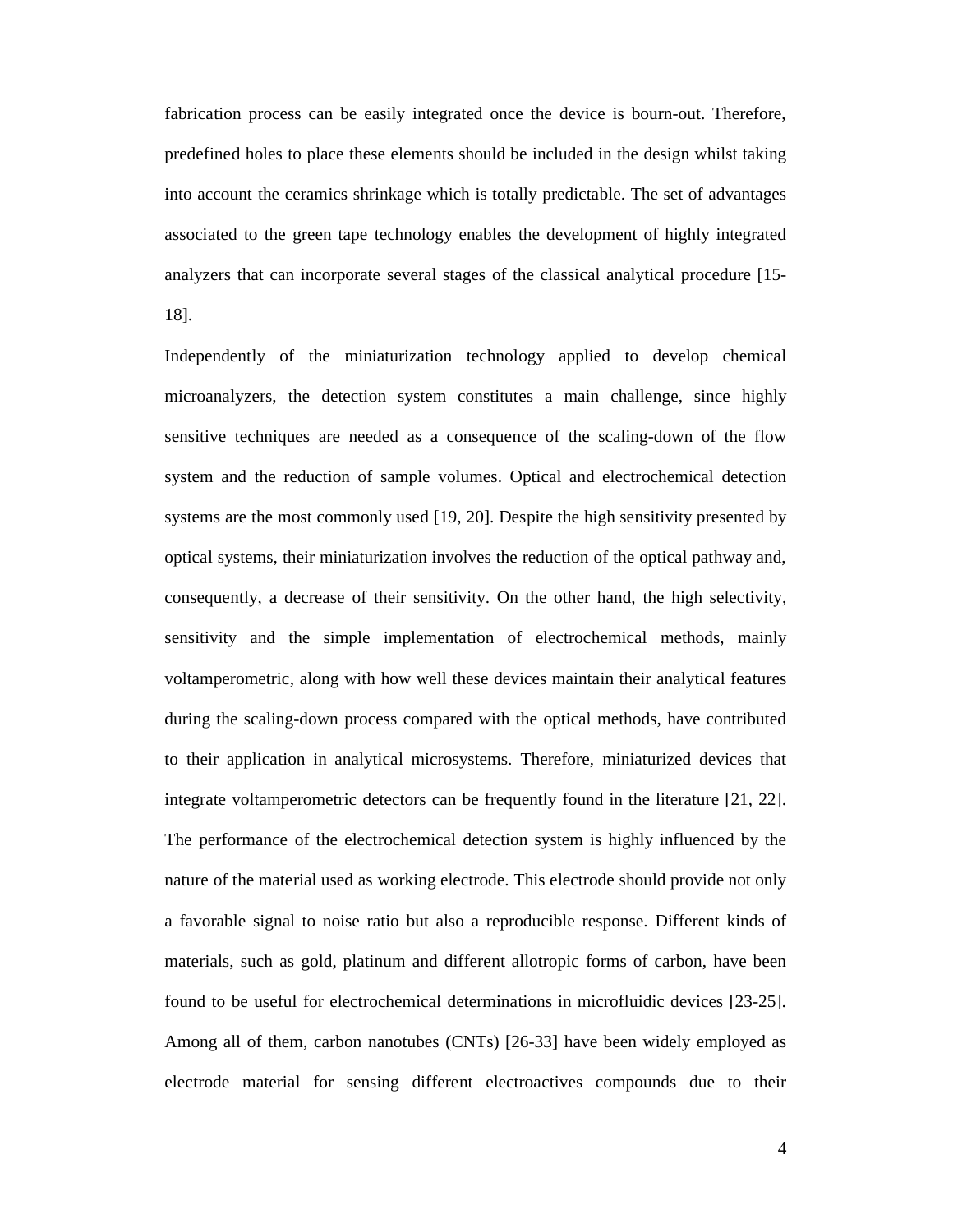remarkable mechanical and electrical properties [34-38]. Despite the electrochemical advantages provided by these materials as sensors, papers that deal with their integration in microfluidic devices are scarce in the literature. The first microchip integrating CNTs as sensor was reported by Wang et al. [39]. This microchip was applied to determine different standard analytes in a non-continuous flow mode using the amperometric technique. The device consisted of an exchangeable screen printed carbon electrode (SPE) modified with CNT/Nafion and integrated in a commercial glass CE (capillary electrophoresis) microchip by means of two adjustable pieces of methacrylate. Many other works reported in the literature are based on the same configuration [40-42]. Even though all these devices provided favorable results, it is important to notice that their configurations are based on the same commercially available microfluidic chip, which is modular integrated with the detection system. To obtain more robust analyzers, the monolithic integration of all platforms is desired.

Karuwan et al. [43] reported a microfluidic system based on PDMS and glass. The microfluidic channels were fabricated on the PDMS substrate using standard photolithography techniques. The detection system was fabricated on a glass substrate, later integrated to the fluidic platform, where Pt and Ag electrodes were deposited by sputtering. The working electrode consisted on CNTs grown using chemical vapor deposition (CVD). Although the system was satisfactorily applied to determine salbutamol, the fabrication of the chip involved a complex process, increasing fabrication costs. Moreover, once the electrode began folding, the chip became useless. To increase the versatility and reduce costs, an exchangeable detector is required.

This work deals, for the first time, with the integration of a CNT composite electrode into a green tape ceramic microfluidic device for amperometric determinations. This optimized CNT composite electrode is highly sensitive, not only due to the integrated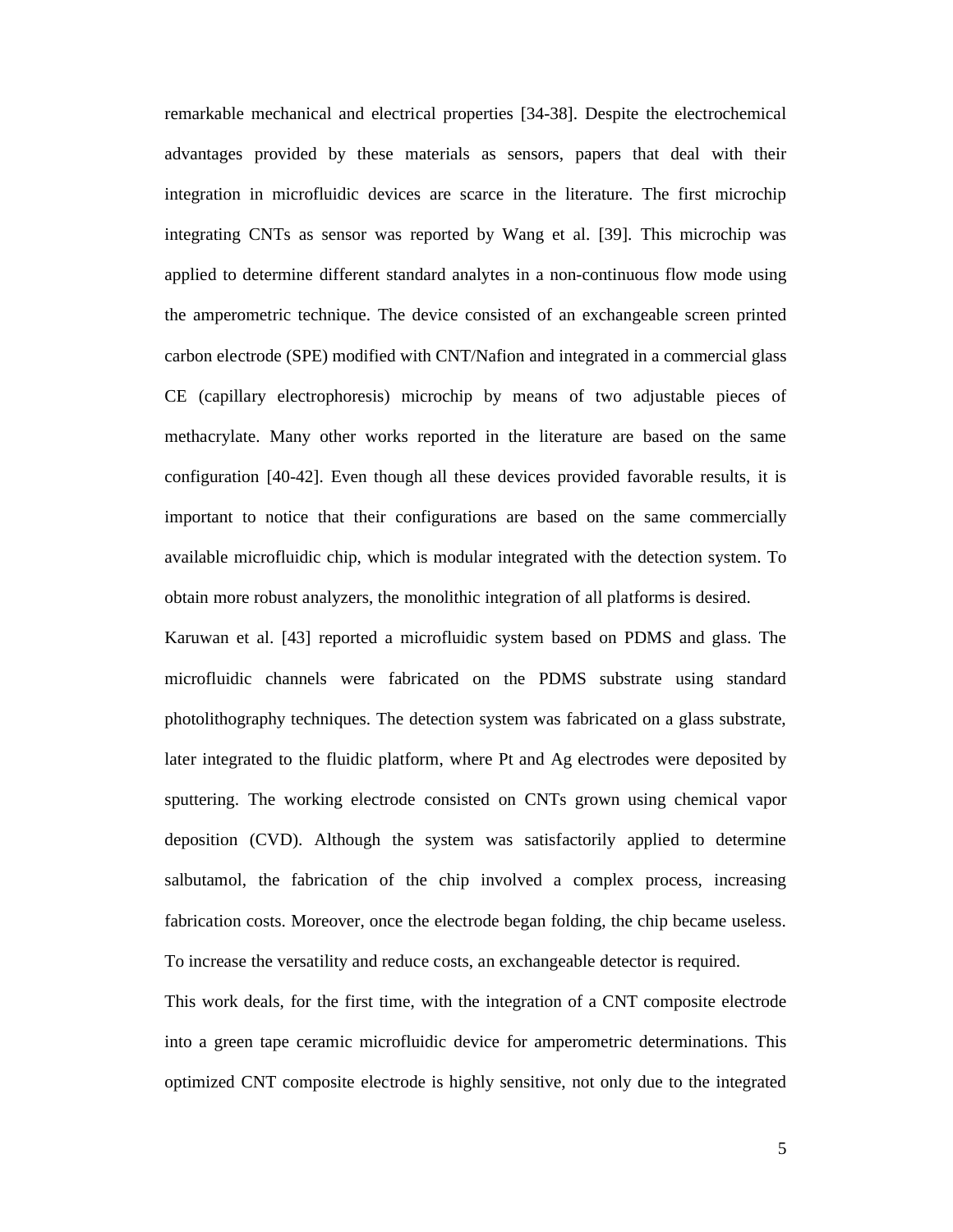CNTs but also because of previous exhaustive characterization and optimization processes carried out [44]. Moreover, it was previously demonstrated that its analytical characteristics are comparable to those obtained using conventional electrodes based of gold and platinum [45]. To increase the microanalyzer functionality, the CNT-based electrode was integrated in an exchangeable configuration. This way, its surface could be renewed whenever needed.

This way, we have combined the excellent physical and electrochemical properties of CNT composite materials (high mechanical resistance and electrochemical sensitivity, as well as high signal to noise ratio, fast response, simple fabrication and low cost) with the advantages provided by the miniaturization concept, to develop an autonomous microanalyzer for real environmental applications. As a proof of concept, the microanalyzer was characterized and automated, by means of multicommutation techniques [4, 46, 47], to determine free chlorine in water samples. To evaluate the benefits of using this approach, in terms of analytical performance, it was applied to the analysis of free chlorine in real samples obtained from a public swimming pool.

#### **2. Experimental**

#### 2.1 *Devices and apparatus*

Dupont 951 green tapes (thickness of 254 µm) were used as substrate for the fabrication of the multilayer microanalyzer. The process followed for the construction of the microanalyzer was that depicted in the bibliography [8]. The device layout, designed using computer assisted design (CAD) software, consisted on eight different layers as shown in figure 1A, being **a** and **h** the top and bottom layer, respectively. Layers **c, d** and **e**, once overlapped, compose a three dimensional mixer. The length of the mixer is a predefined parameter since once the device is fabricated, it cannot be modified. Due to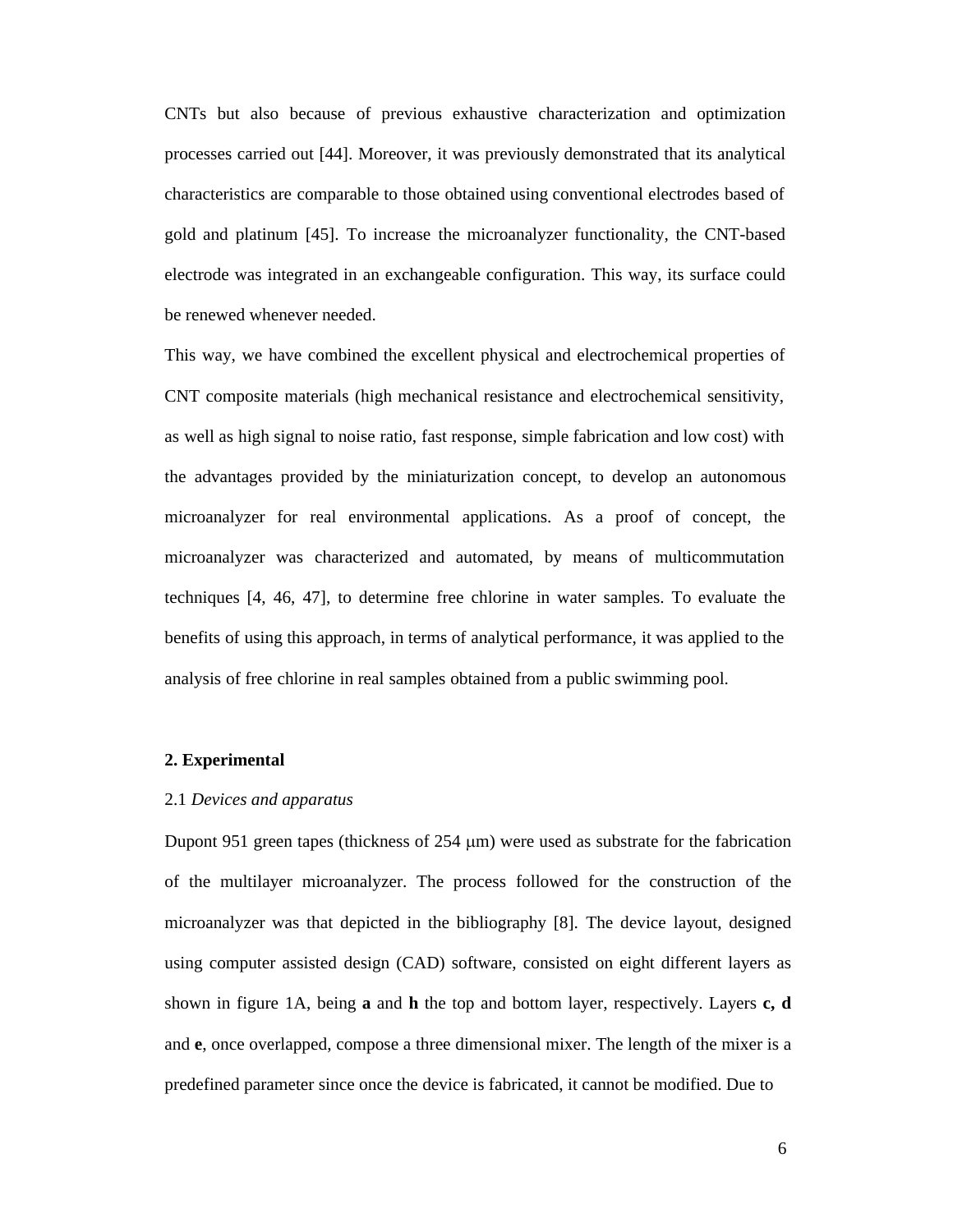the influence of this parameter in the sample dispersion, two microanalyzers with different mixer lengths were fabricated to find out the optimal configuration for our application. The first device (D1) was designed with a mixer length of 203 mm; while the second one (D2) had a shorter mixer length of 108 mm.

Layers **f** and **g** constitute the structure designed to integrate a platinum disk acting as counter electrode as part of the amperometric detection system embedded in the device. Circular cavities included in layers **a**, **b** and **e** allow the later integration (after sinterization) of an exchangeable composite based working electrode. A total amount of 13 layers were used: 2x**a**, 2x**b**, 2x**c**, 1x**d**, 2x**e**, 1x**f**, 1x**g** and 2x**h**. Individual mechanization of layers was performed using a ProtoLaser200 machine (LPKF Laser & Electronics, Germany). The counter electrode consisted of a 4.8 x 4.6 x 0.125 mm platinum disk embedded in the ceramic device and sealed with sinterable glass paste (Dupont 9615). The reference electrode consisted in an Ag-based path (Dupont 6142) printed under an auxiliary channel (see figure 1B-k) through which a 0.2 M KCl solution flow constantly to maintain stable the applied potential [16]. Electrical contact between the embedded electrodes and an external electronic set up was established by means of screen printed patterns (Dupont 6146) and an external connector soldered to the ceramic body after sinterization (see figure 2B).

Once burned-out, according to the predictable ceramic shrinkage, the final devices (see figure 1B) presented an inner total volume of 470  $\mu$ L and 250  $\mu$ L for D1 and D2, respectively. Both present an inner-channel with dimensions of 1.9 mm width and 400 m height. The working electrode was separately prepared and integrated once the device was sinterized. The sensitive active area of the composite electrode  $(4 \text{ mm}^2)$  was limited by the dimension of the hole located above the main flow channel in the working electrode cavity (see figure 1B-i).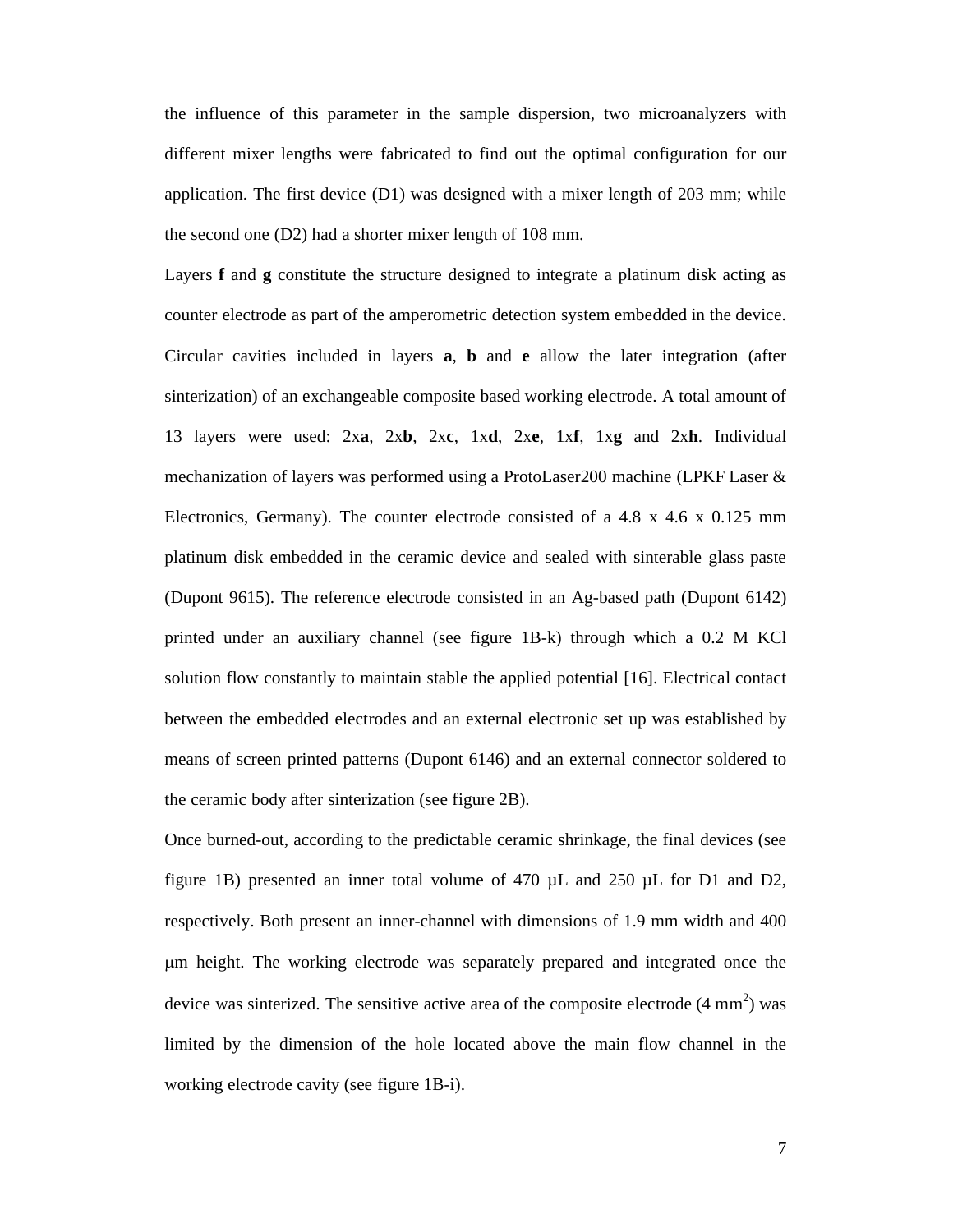The composite based mixture for the working electrode fabrication (see figure 2A) was prepared by mixing polymer EpoTek H77A and its corresponding hardener (EpoTeK H77B) in a 20:3 (w/w) ratio and using a previously optimized composition of 10% of multiwall carbon nanotubes (MWCNTs) [44]. The composite mixture was homogenized during 60 min. For the electrode construction, the composite mixture was placed into a PVC fitting (Cavro, 4mm i.d, 15mm length), containing a cooper disk (2 mm diameter) soldered to a 2 mm banana male end connector. The male connector was used as electrical contact with the external electronic set up. The final dimensions of the cavity to be filled by the CNT composite were 2mm in depth and 4mm in diameter. The working electrode was integrated to the microanalyzer by means of a PVC nut previously glued to the ceramic body over its main flow channel, in a cavity specifically designed for this purpose. This nut was placed in the green tape ceramic device after it was burnt-out. Final sealing between the nut and the device was achieved with Araldite resin. The configuration used for the working electrode, using the PVC body electrode as the external connector, allowed the improvement of the system robustness by avoiding any liquid leakages that may interfere the electrical measurements. Figure 2B presents one of the ceramic devices fabricated.

Amperometric measurements were performed using a commercial amperimeter LC-4C (Bio Analytical Systems Inc, West Lafayette, IN, USA.), connected to a personal computer by means of a data acquisition card ADC-42 PicoTechnology (Pico Technology Limited, St. Neots, Cambridgeshire, UK) for data registering and visualization. The experimental set up of the complete flow analysis system is depicted in figure 3. The manifold includes a three-way solenoid valve (NResearch 161T031, NResearch Incorporated, West Caldwell, NJ, USA), controlled by a virtual instrument especially developed to define a multicommutation function [48], and a four-channel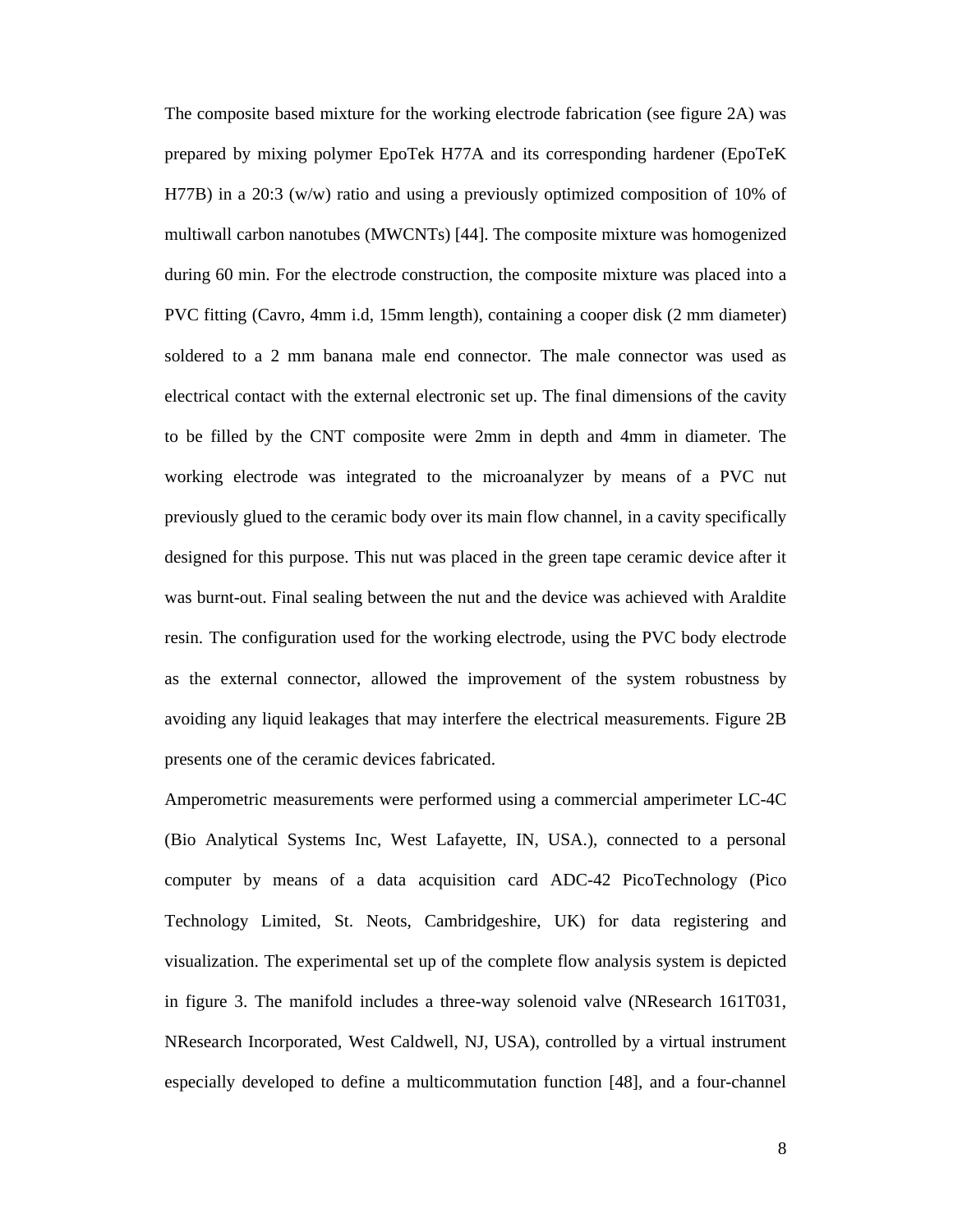peristaltic pump (Gilson Company, Inc., Columbus, OH, USA) for liquid pumping. Silicon tubing, with a 1.14 mm internal diameter (Elkay Products) and 0.7 mm internal diameter Teflon tubing (Omnifit) completed the flow system.

### 2.2 *Chemicals and Reagents*

L-purified multiwall carbon nanotubes prepared using the chemical vapor deposition process (MWCNTs purity  $> 95\%$ , length 5-15  $\mu$ m, outer diameter 10-30 nm) were purchased from SES Research (Houston, TX, USA). Resin epotek H77 and its corresponding hardener which was supplied from Epoxy Technology (Billerica, MA, USA) were used as polymeric matrix. All solutions were prepared using deionized water from a Milli-Q system (Millipore, Billerica, MA, USA). Sodium hypochlorite (10-13%), potassium dihydrogen phosphate (99.5%) and potassium chloride (99.5%) with the highest quality grade available, were obtained from Sigma-Aldrich (St. Louis, MO, USA).

# 2.4 *Analytical performance*

Chlorine analyses in the microanalyzer were carried out at a set potential of -100 mV (*vs* Ag/AgCl). The flow hydrodynamics parameters, such as the flow rate and injection volume, were optimized using a 1 mg  $L^{-1}$  standard solution off-line prepared. Different times for the valve activation (on/off), without multi-commutating, were fitted to dispense the injection volume required for every flow rate evaluated during optimization.

The analytical response for chlorine was evaluated using different standard solutions in different concentration ranges. Standard solutions were on-line prepared from one stock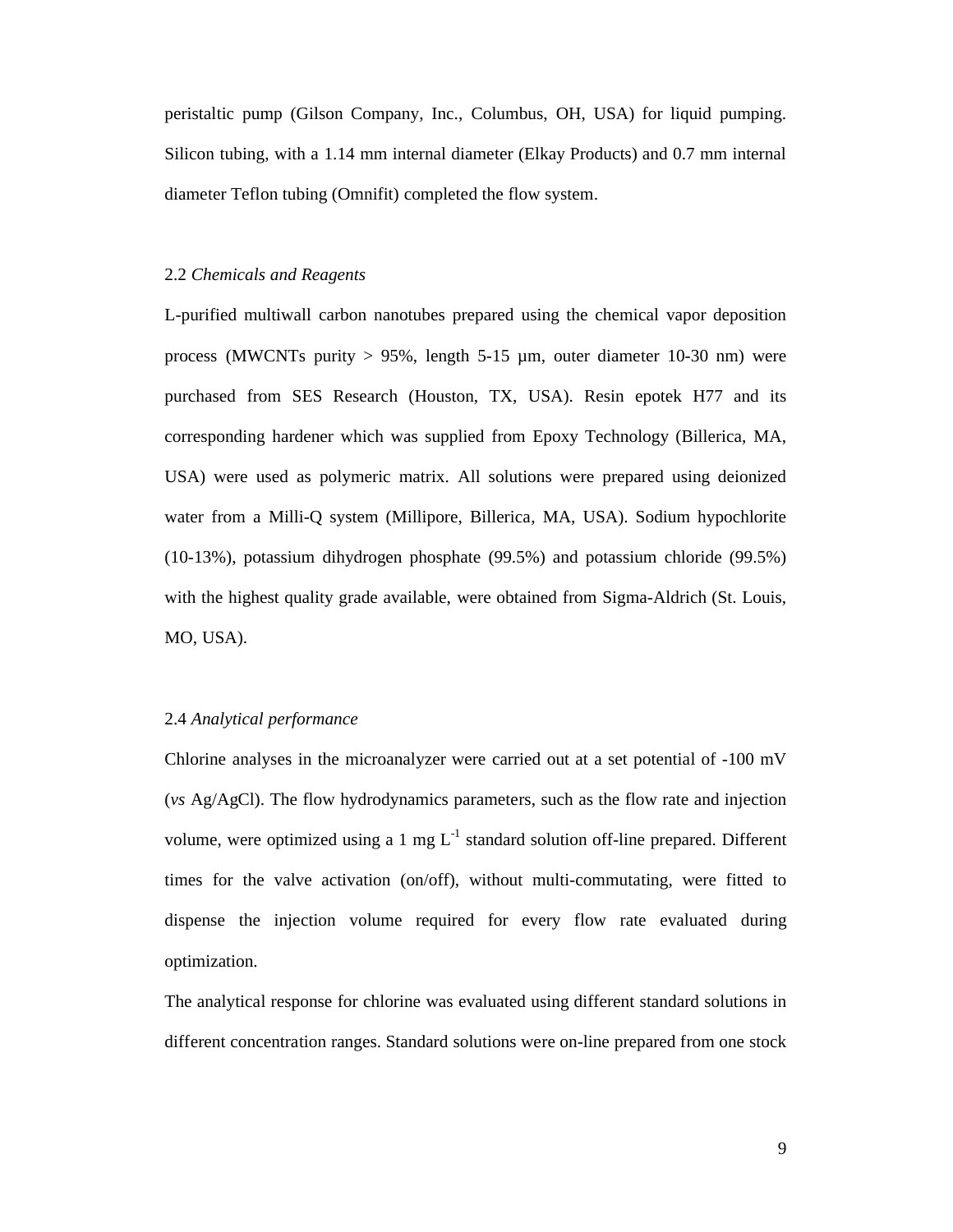solution (5 mg  $L^{-1}$  of chlorine) by means of a multicommutation technique that allow the autocalibration and automatic analysis of samples.

In general, this technique is applied in continuous flow systems by means of the use of discrete commutation devices (three-way solenoid valve). The preset of different frequencies of valve commutation (on/off), combined with a constant flow rate, allow us to create sequences of deionized water/stock solution (binary sampling in tandem configuration) of n aliquots which interpenetrate themselves, producing the dilution needed for each different standard concentration. The injection volume is controlled by measuring the time that the deionized water/stock solution or sample flows through the system.

In fact, here the different standard solutions were prepared by means of different duty cycles applied to the digital signal that controls the commutation system. The overall commutation binary time was 15s and the mixing ratios (deionized water/stock solution) to obtain the desired concentrations were  $0.8/0.2$  s,  $0.6/0.4$  s,  $0.4/0.6$  s,  $0.2/0.8$  s, etc. Using these ratios, the stock solution was diluted 20, 40, 60, 80%, etc. The minimum commutation time that provides a reproducible signal was 0.1 s.

The standard solutions prepared on-line and the samples, were pre-treated and diluted (1:1) in a 0.2 M phosphate buffer solution and a 0.2 M KCl at pH 5.5 into the microanalyzer prior to the detection cell [45]. This pre-treatment step allows adjusting the ionic force and pH of the standard solution/sample, before being analyzed.

Regarding the real sample analysis, a total of twenty samples were analyzed. Thirteen of them were collected from a swimming pool located in the sport facilities of the Universitat Autònoma de Barcelona (UAB). Five doped samples were prepared by dilution of the stock solution in real samples. Two synthetic samples, used as control, were prepared by dilution of the stock solution in deionized water. Samples were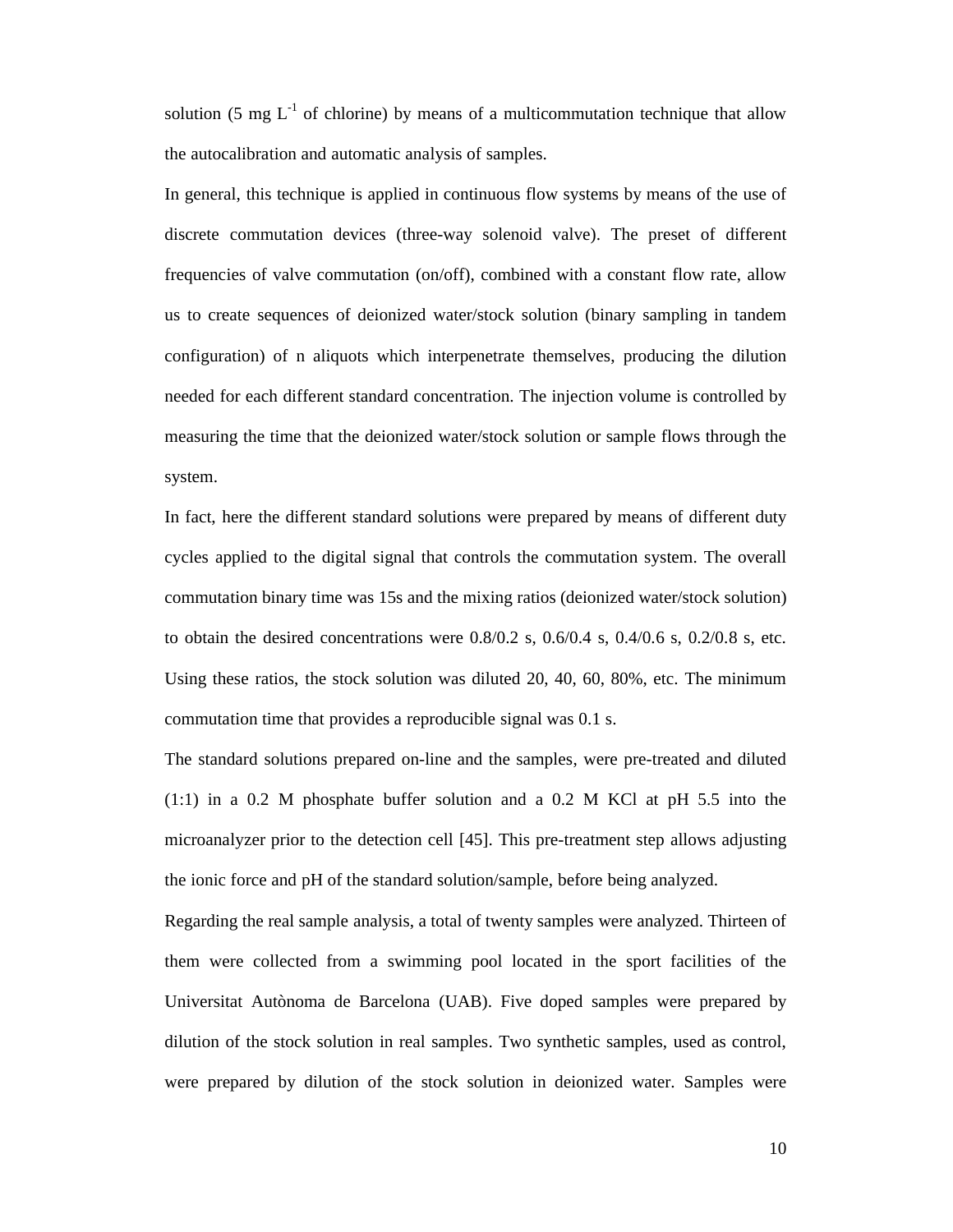simultaneously analyzed using the microanalyzers proposed and the standard N,Ndiethyl-p-phenylenediamine (DPD) colorimetric method [49], which consists in a Kitcommercial colorimeter (HACH, Düsseldorf, Germany) that provides measurements directly in mg  $L^{-1}$ of free chlorine.

# **3. Results and discussion**

The main goal of this study was the development of a highly integrated and sensitive microanalyzer able to operate during a considerable period of time, providing long-term stability signals, and under unattended conditions. The microanalyzer integrates a complete amperometric detection system based on a highly sensitive CNT composite electrode [44]. To automate the calibration and analysis processes, it was coupled to a multicommutation system. This approach allowed us to overcome some drawbacks usually presented by its counterpart in the macro scale (lack of portability, reagents consumption, maintenance and fabrication costs, etc.) [45].

The optimum working potential, -100 mV, was selected on the basis of previous results obtained using CNT composite electrodes for chlorine determination [45]. The first experiments were aimed to optimize the flow hydrodynamic parameters, such as the injection volume, flow rate and mixer length. For this purpose, an experimental face centered cube design that included eleven experiments was applied for a standard solution of 1 mg  $L^{-1}$  of free chlorine. This concentration corresponds to an intermediate value within the legal concentration range established by the current Spanish legislation for free chlorine in swimming pool water. Such a range is usually found between 0.5 and 2 mg $L^{-1}$  [50]. The injection volume was evaluated in a range between 50 and 200 µL. The minimum affordable value of this interval is defined by the sensor sensitivity, while the maximum value is limited by the device dimensions. For this experimental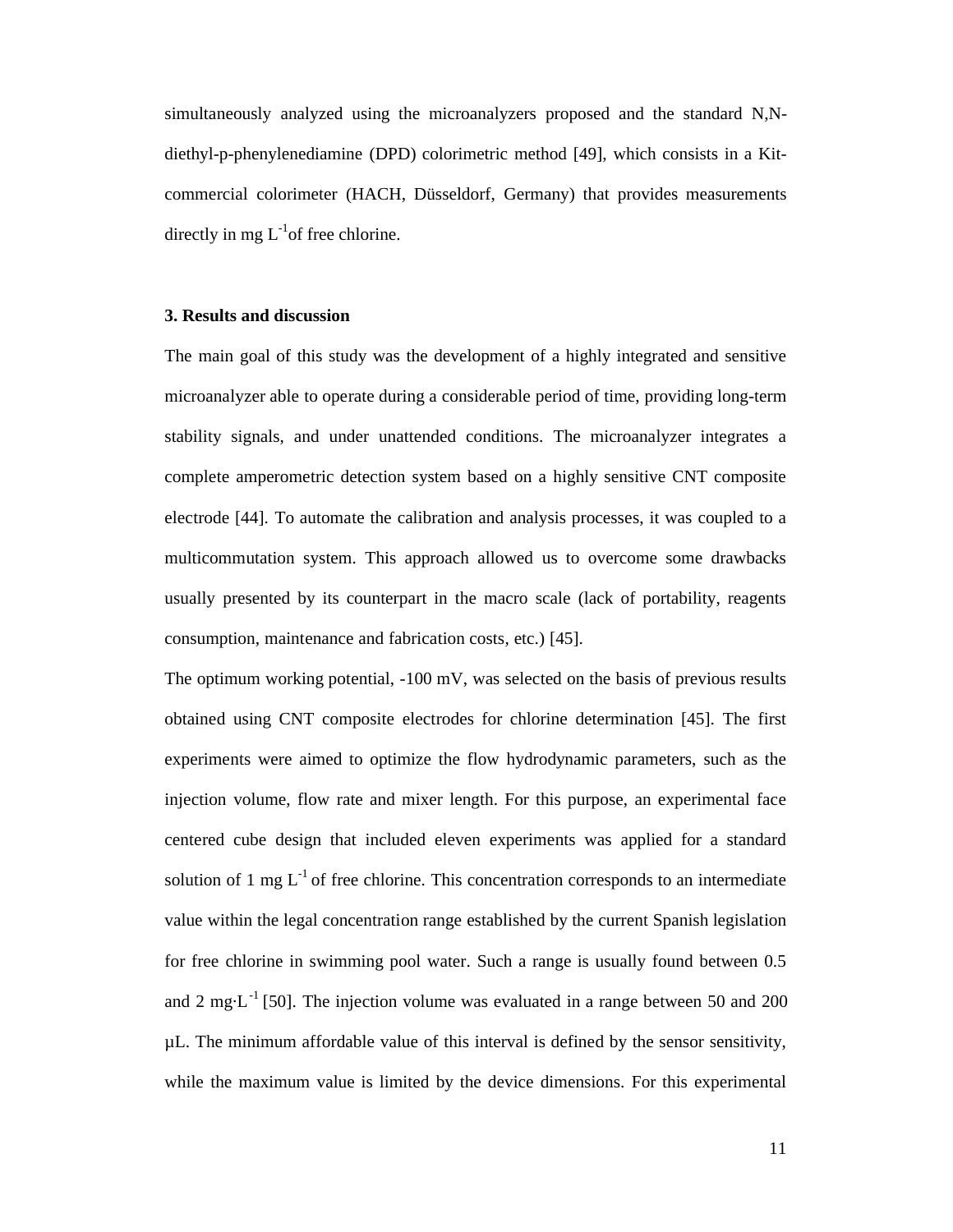design, it was agreed to avoid that the maximum injection volume exceeded the 80% of the total inner volume of device D2 (device with smaller inner volume, 250 µL). On the other hand, the flow rate was studied between 0.4 and 1.2 mL min<sup>-1</sup>. This interval was selected considering the system response time as well as the reagents consumption.

As expected, results showed an increase of the peak height as the injection volume increases. Figure 4 depicts how the peak height and width changes for different flow rates and mixing reactor lengths. It can observed that, for both devices, the peak height was influenced by the flow rate, providing higher signal for a flow rate of 1.2 ml  $min^{-1}$ (lower sample dispersion). Nevertheless, for the shorter mixing reactor (D2), higher signals and smaller analysis times were obtained. It is known that different parameters, such as the mixer length, diameter and section of the channel, among others, [51] affect the dispersion coefficient of the microfluidic system. In this study, all of these parameters, except for the mixer length, were maintained constant for both devices.

Taking into account that the main purpose of this optimization was to find out the experimental conditions that provide the maximal analytical signal with the highest analytical frequency and minimum reagents consumption, the device with shorter mixing reactor (D2) was chosen to continue this study. Moreover, the optimum hydrodynamic parameters were set at 200  $\mu$ L for injection volume and 0.8 mL min<sup>-1</sup> for flow rate. The flow rate was chosen according to the values predicted by the contour plot during the experimental design (result not showed). Even though the maximum analytical signal was obtain for the maximum flow rate evaluated  $(1.2 \text{ mL min}^{-1})$ , 0.8 mL min<sup>-1</sup> was chosen as the optimum value since it allowed reducing the reagent consumption without punishing significantly the peak high signal (see figure 4, red dotted line).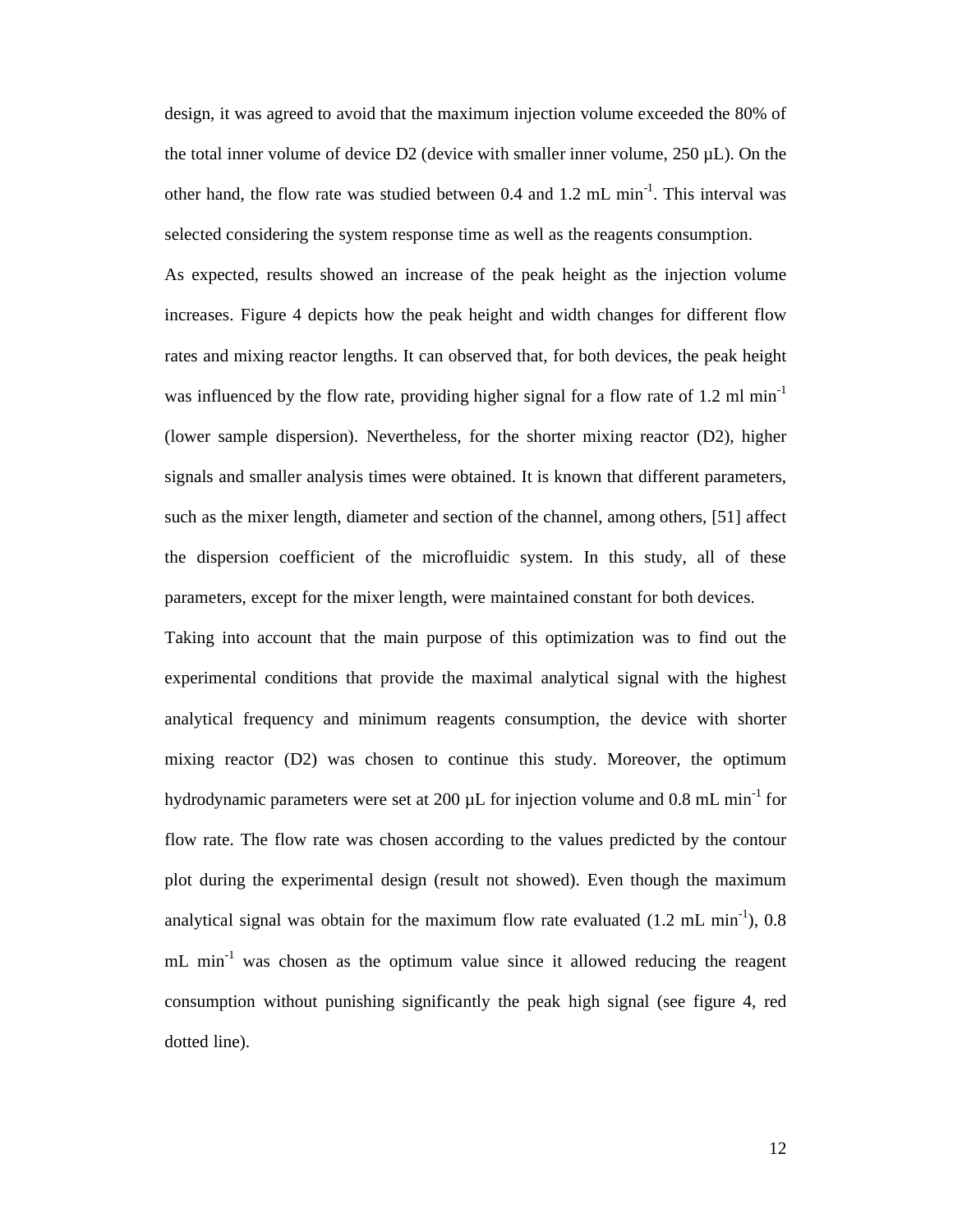In these conditions, the analysis time for each sample was found to be 70 s (time from injection to steady-state signal). Using device D2, a later experiment was focused on evaluating the analytical response of the system to changes in the concentration of chlorine. A linear relationship between the chlorine concentration and the cathodic peak height current was observed for different concentration ranges. One range expands from 0.2 to 4 mg  $L^{-1}$ , being the sensitivity -0.046 ( $\pm$ 0.001) µA L mg<sup>-1</sup>. The measurements were carried out by triplicate and a 95% of confidence level (see figure 5). The limit of detection (LOD) was estimated using the signal to noise  $(S/N = 3)$  criterion [52]. Under these conditions, a LOD of 0.05 mg  $L^{-1}$  was achieved. This concentration range is suitable for monitoring free chlorine in swimming pool waters given that this range contains the minimum and maximum legal chlorine concentration allowed by the current Spanish legislation in swimming-pool waters [50]. In order to gain more insight about the analytical response of the system, chlorine concentrations higher than 4 mg  $L^ <sup>1</sup>$  were also evaluated. A wider linear response was obtained for concentrations in the</sup> range from 3 to 60 mg L<sup>-1</sup>, with a sensitivity of -0.042 ( $\pm$ 0.005)  $\mu$ A L mg<sup>-1</sup>. The measurements were carried out by triplicate using a 95% confidence level. These results showed that the system responds lineally in all the evaluated concentration ranges. Higher concentrations up to 160 mg  $L^{-1}$  showed the same linear response (not presented in this work).

In order to evaluate the analytical response of the microanalyzer, in terms of repeatability of the signal, a 3.7 mg  $L^{-1}$  free chlorine standard solution was used. A RSD of 4% was obtained for 50 replicates performed consecutively, obtaining an average peak current value of  $-0.145(\pm 0.002)$  µA. The repeatability of the signal was also evaluated for a 1 mg  $L^{-1}$  free chlorine standard solution. The result showed a RSD of 5% with a mean average peak (n=50) current value of  $-0.0253$  ( $\pm 0.0004$ )  $\mu$ A. As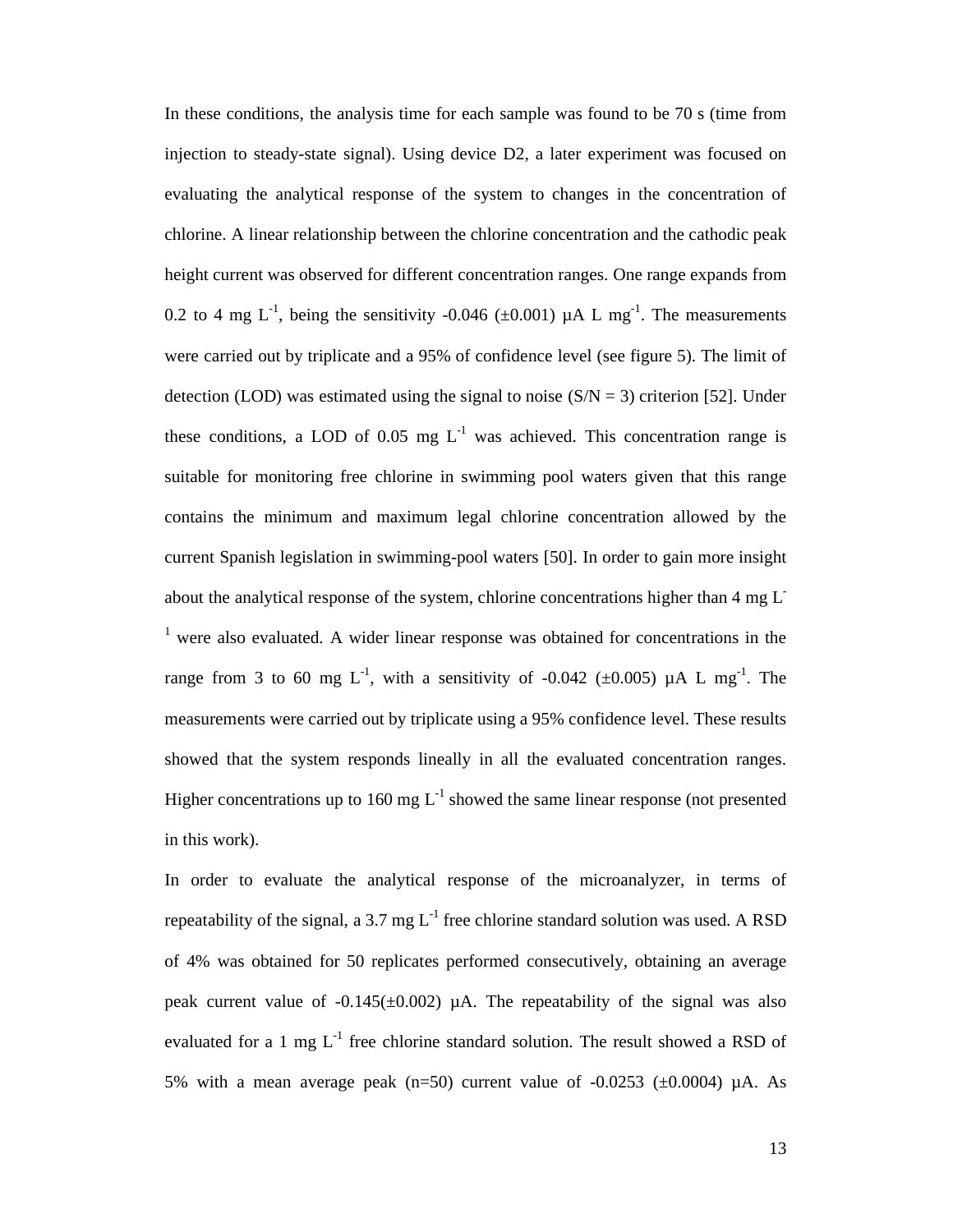expected, a slightly lower value of repeatability for the lowest concentration was obtained. Nevertheless, a good repeatability for both concentrations was demonstrated. In order to make an estimation of the loss of sensitivity, multiple calibration experiments were carried out with the ceramic microanalyzer during several days. A loss of sensitivity of a 30% compared to its initial value was observed after 300 analyses. During this period, the sensor was kept in the microanalyzer without renewing its surface. Regarding these results, a simple surface pretreatment step, without disassembling the sensor, was applied to increase the sensor sensitivity and extend its lifetime. This pretreatment consisted of applying, before each calibration, a 1.2 V fix potential during 30s. The results showed that the sensitivity was recovered up to a 97% of its initial value. This pretreatment allows us to increase the sensor lifetime for at least ten days without having to disassemble it from the microsystem to renew its surface. The analytical characteristics achieved by the integration of an exchangeable highly sensitive CNT electrode into an automated ceramic microanalyzer, in terms of linear range and reproducibility, allowed its application to the analysis of real samples, which has not been presented by similar devices previously reported [18].

### 3.1 *Real sample analysis*

A total of twenty samples were analyzed with the developed microanalyzer during several days. Thirteen samples were directly collected from a public swimming pool and five more were doped with a chlorine standard solution after collected. Finally, two samples were synthetically prepared and used as control. Table 1 shows the analytical results obtained with both methods and the recovery value. Statistical paired t-test and the least-square linear regression were used to make the statistical evaluation of the method. No significant differences were observed at 95% confidence level. In paired t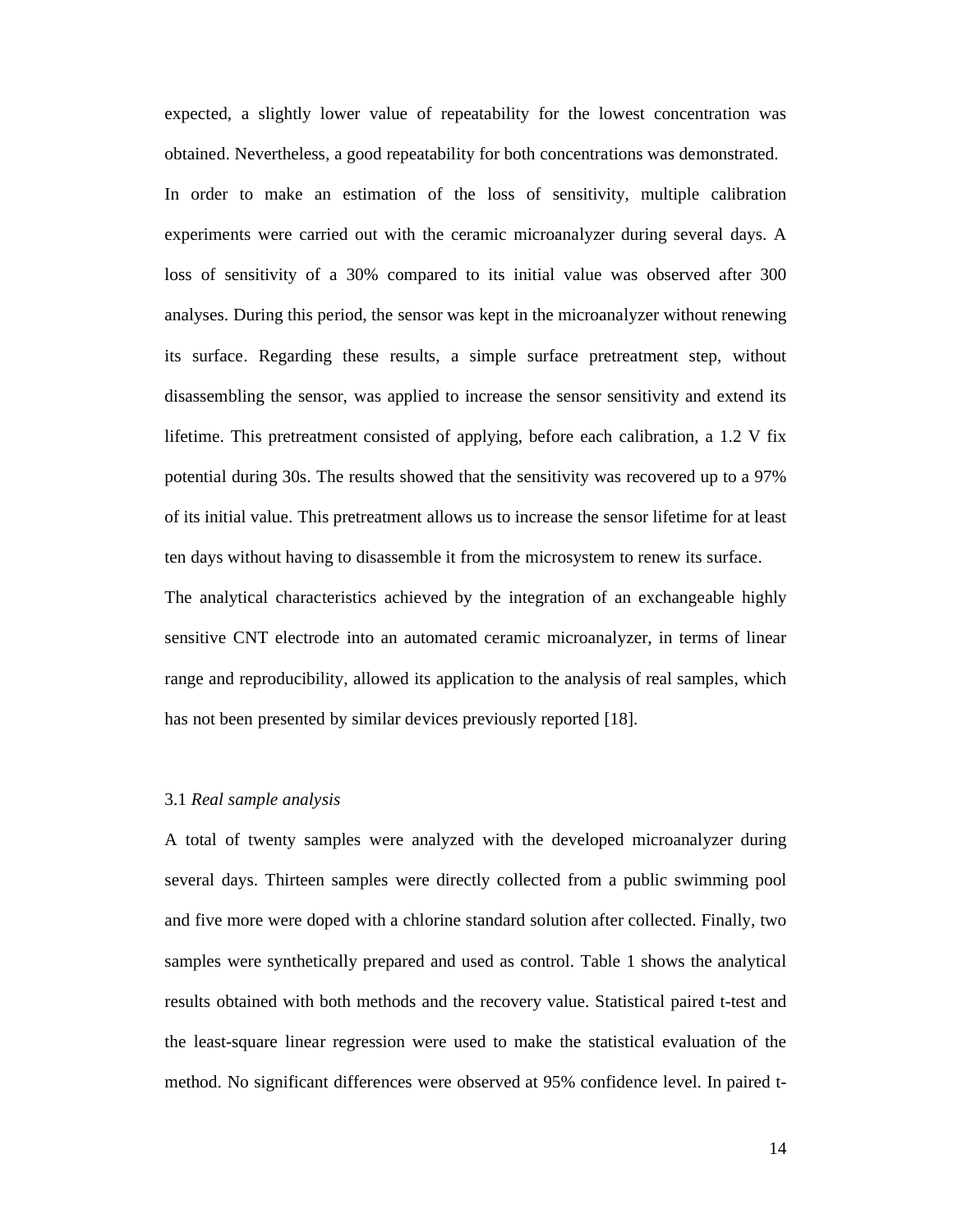test:  $t_{cal} = 1.782 < t_{tab} = 2.093$ , while in the least square linear regression the slope and intercept were 1.06 $\pm$ 0.06 and -0.04 $\pm$ 0.05, respectively ( $r^2$  =0.99; n= 20; 95% confidence level).

#### **4. Conclusions**

An optimized multiwall carbon nanotube composite electrode has been successfully integrated in an amperometric microanalyzer based on the green tape ceramics technology. The miniaturized analyzer, combining the excellent properties provided for the ceramic technology and the well-known properties of CNT composite electrodes, was used for the analysis of free chlorine at very low concentrations in real samples. Continuous monitoring of the analyte was possible, during considerable periods of time without changing or renewing the electrode surface, by means of a simple pretreatment step, consisting on applying a fix potential of 1.2 V during 30 s before its use in new analysis. This pretreatment allowed us to increase the sensor lifetime for at least ten extra days. In addition, the exchangeable configuration of the working electrode allows its exchange whenever is necessary without having to rebuild the complete device. Moreover, since CNT composite electrodes surfaces can be renewed by a simple polishing, this exchangeable configuration also allows the sensor regeneration at any desired. Regarding to the real samples analysis, an excellent agreement between the obtained results with the proposed system and the standard method for free chlorine determination was achieved. This demonstrates the high potential of the ceramic microanalyzer integrating a CNT optimized composite electrode for measurements at low concentrations, matching the actual legal requirements of free chlorine in swimming pool waters.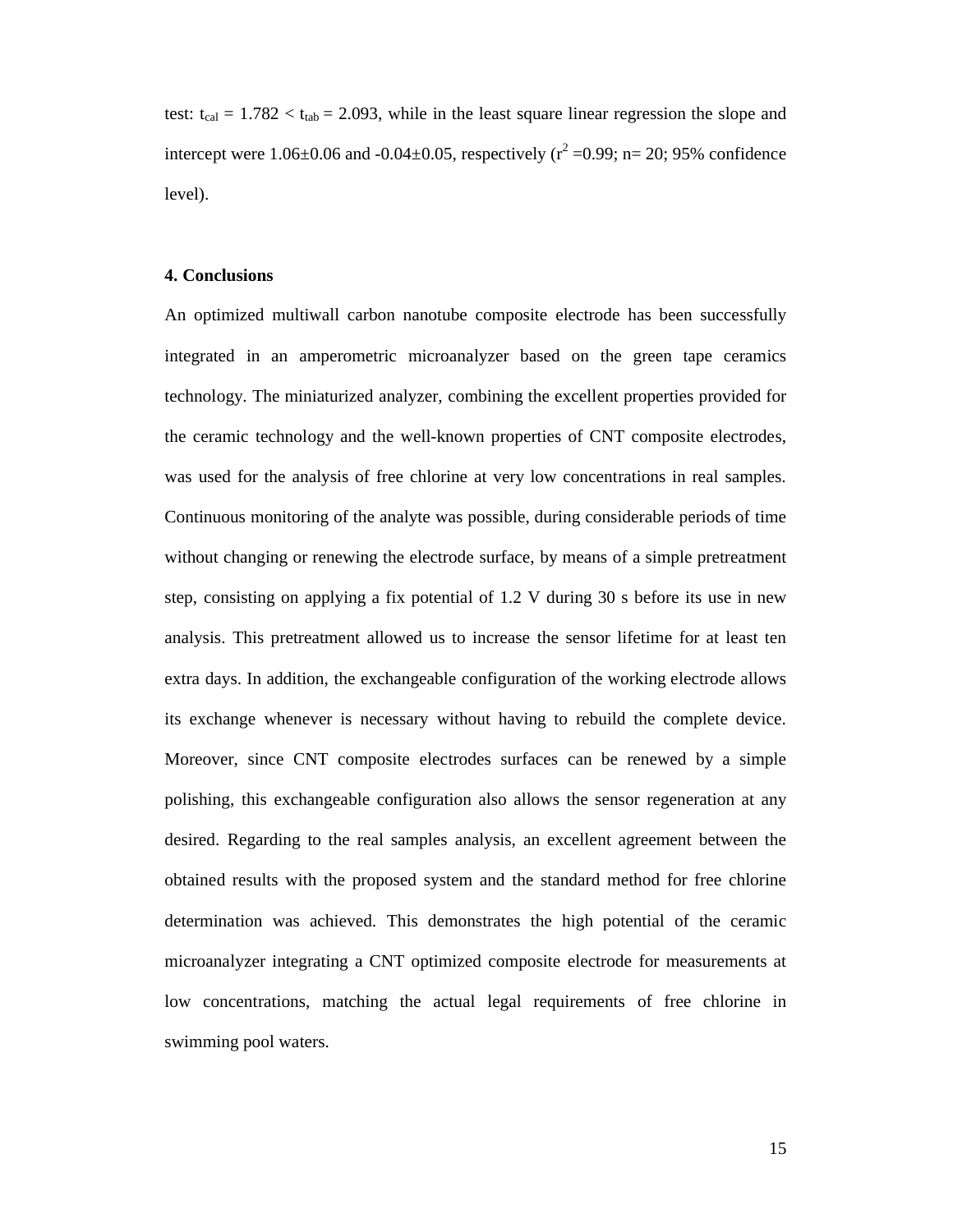Taking advantage of the green tape technology, further work can be performed to increase the integration level of the current microanalyzer, by the monolithic integration of electronics and microactuators, to obtain an autonomous and portable device to be used in-the-field environmental applications with the possibility of providing in-time and *in-situ* information under unattended conditions.

# *Acknowledgements*

This work was partly supported by the Spanish MICINN project CTQ2009-13873 (BQU subprogram). R. Olivé-Monllau thanks Universitat Autònoma de Barcelona (UAB) for the award of PIF studentship.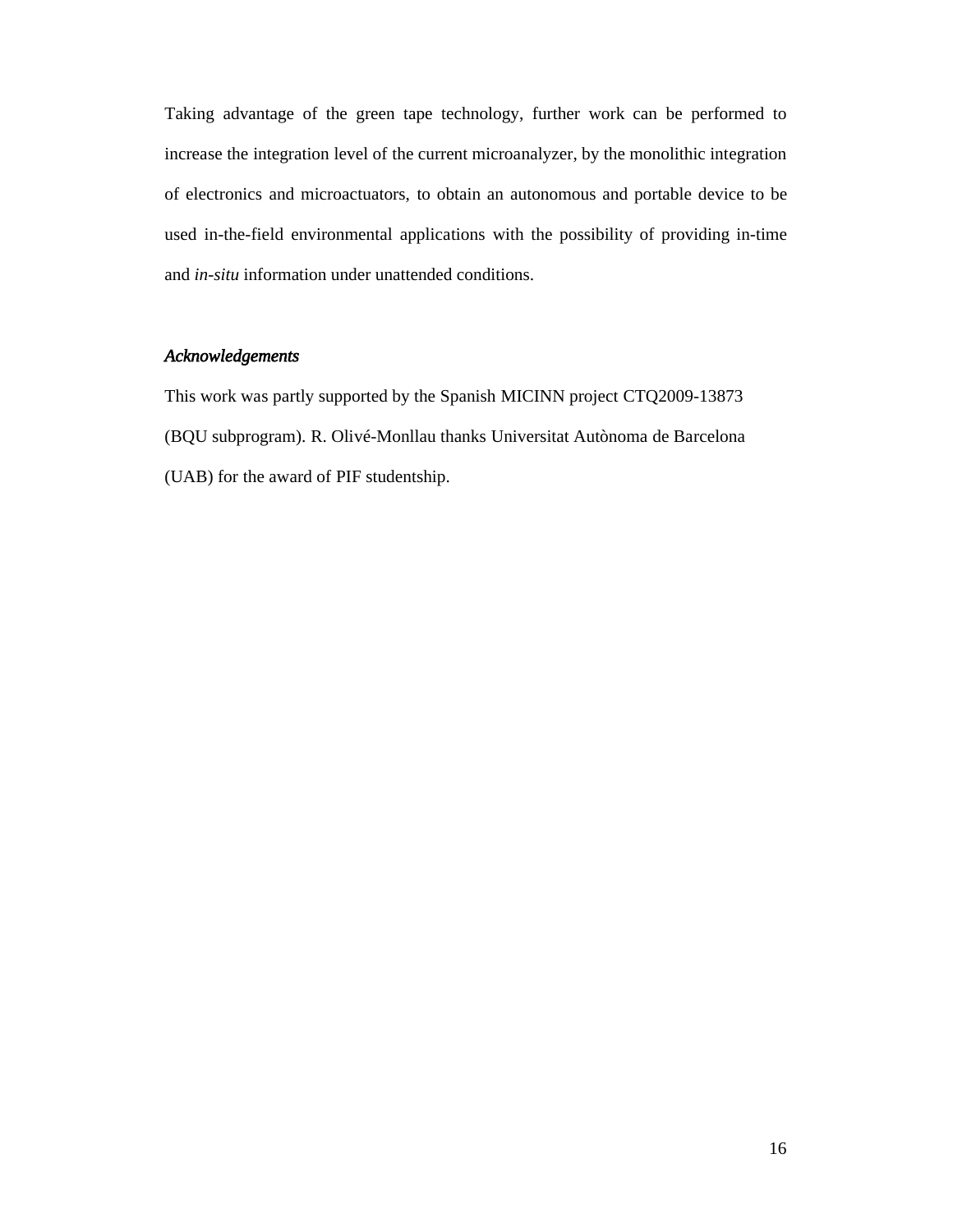# **Reference**

- [1] K.Schult, A. Katerkamp, D. Trau, F. Grawe, K. Cammann, M. Meusel Disposable optical sensor chip for medical diagnostics: New ways in bioanalysis. Anal. Chem. 71 (1999) 5430-35
- [2] J. Wang, G. Rivas, X. Cai, E. Palecek, P. Nielsen, H. Shiraishi, N. Dontha, D. Luo, C. Parrado, M. Chicharro, P.A.M. Farias, F.S Valera, G.H. Grant, M. Ozsoz, M.N. Flair, DNA electrochemical biosensors for environmental monitoring. A review. Anal. Chim. Acta 347 (1997) 1-8
- [3] W. Wroblewski, A. Dybko, E. Malinowska, Z. Brzozka, Towards advanced chemical microsensors - an overview. Talanta 63 (2004) 33-9
- [4] M. Baeza, N. Ibañez-Garcia, J. Baucells, J. Bartrolí, J. Alonso, Microflow injection system based on a multicommutation technique for nitrite determination in wastewaters. Analyst 131 (2006) 1109-15
- [5] J.C. McDonald, G.M. Whitesides, Poly(dimethylsiloxane) as a material for fabricating microfluidic devices. Acc. Chem. Res. 35 (2002) 491-9
- [6] F. Romanato, M. Tormen, L. Businaro, L. Vaccari, T. Stomeo, A. Passaseo A, E. Di Fabrizio. X-ray lithography for 3D microfluidic applications. Microelectron. Eng*.* (2004) 73-4 870-5
- [7] H.K. Wu, T.W. Odom, D.T. Chiu, G.M Whitesides, Fabrication of complex three-dimensional microchannel systems in PDMS. J. Am. Chem. Soc. 125 (2003) 554-9
- [8] N. Ibañez-Garcia, C.S. Martínez-Cisneros, F. Valdes, J. Alonso, Green-tape ceramics. New technological approach for integrating electronics and fluidics in microsystems. TrAC-Trends Anal.Chem. 27 (2008) 24-33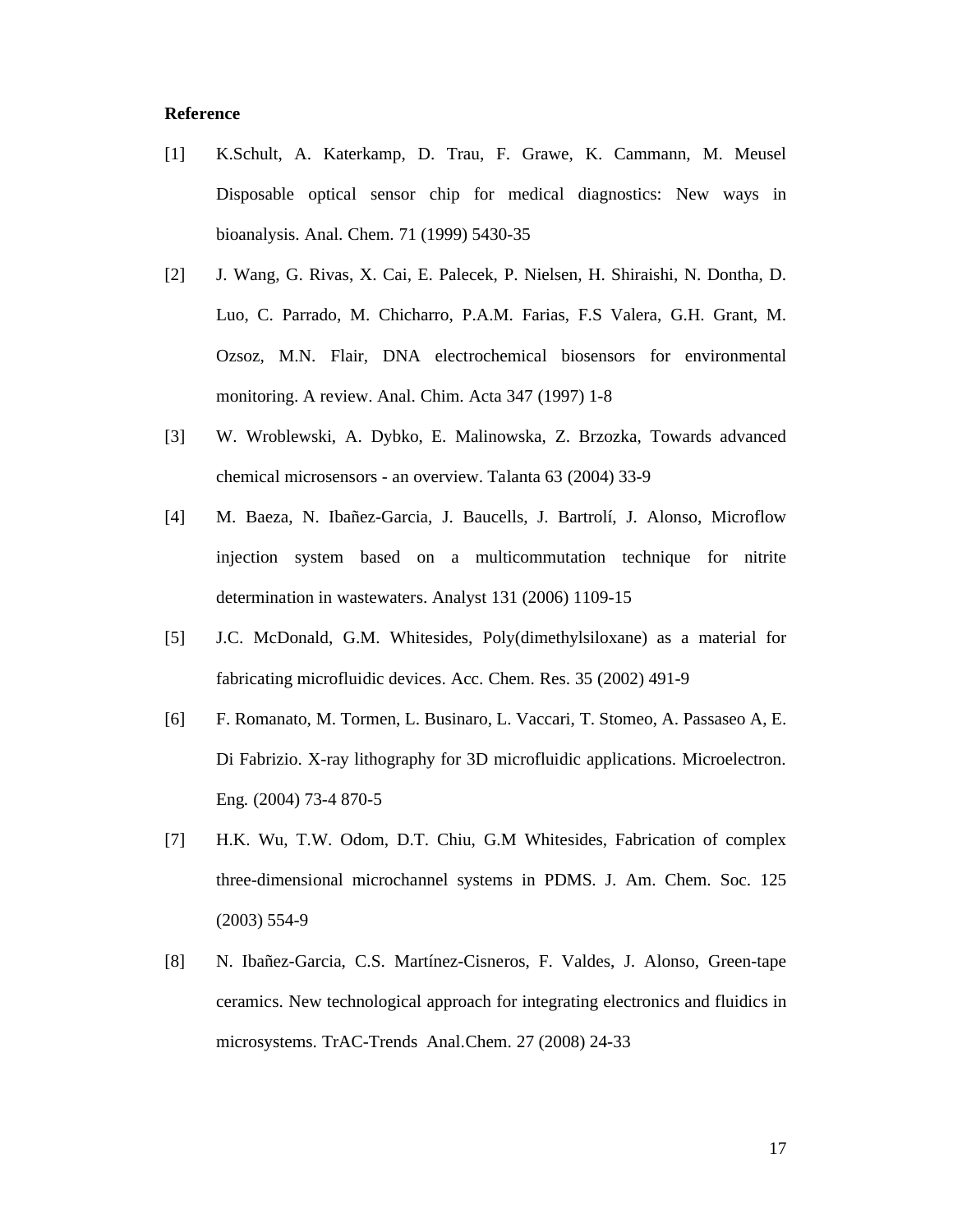- [9] N. Ibañez-Garcia, M. Puyol, C.M. Azevedo, C.S. Martínez-Cisneros, F. Villuendas, M.R. Gongora-Rubio, A.C. Seabra, J. Alonso, Vortex configuration flow cell based on low temperature cofired ceramics as a compact chemiluminescence microsystern. Anal. Chem. 80 (2008) 5320-4
- [10] S. Achmann, M. Hammerle, J. Kita, R. Moos, Miniaturized low temperature cofired ceramics (LTCC) biosensor for amperometric gas sensing. Sens. Actuat. B: Chem. 135 (2008) 89-95
- [11] R. Martínez-Mañez, J. Soto, E. García-Breijo, L. Gil, J. Ibañez, E. Gadea, Multisensor in thick-film technology for water quality control. Sens. Actuat A:Phys 120 (2005) 589-95
- [12] J Wang, M.Pumera, Dual conductivity/amperometric detection system for microchip capillary electrophoresis. Anal. Chem. 74 (2002) 5919-23
- [13] M.R. Gongora-Rubio, L.M. Sola-Laguna, P.J. Moffett, J.J. Santiago-Aviles, The utilization of low temperature co-fired ceramics (LTCC-ML) technology for meso-scale EMS, a simple thermistor based flow sensor, Sens. Actuat A:Phys. 73 (1999) 215-21
- [14] M.R. Gongora-Rubio, P. Espinoza-Vallejos, L. Sola-Laguna, J.J. Santiago-Aviles, Overview of low temperature co-fired ceramics tape technology for meso-system technology (MsST). Sens. Actuat A:Phys. 89 (2001) 222-241
- [15] X. Llopis, N. Ibañez-Garcia, S. Alegret, J. Alonso, Pesticide determination by enzymatic inhibition and amperometric detection in a low-temperature cofired ceramics microsystem. Anal. Chem. 79 (2007) 3662-6
- [16] N. Ibañez-Garcia, M.B. Mercader, Z.M. da Rocha, C.A. Seabra, M.R. Gongora-Rubio, J. Alonso, Continuous flow analytical microsystems based on lowtemperature co-fired ceramic technology. Integrated potentiometric detection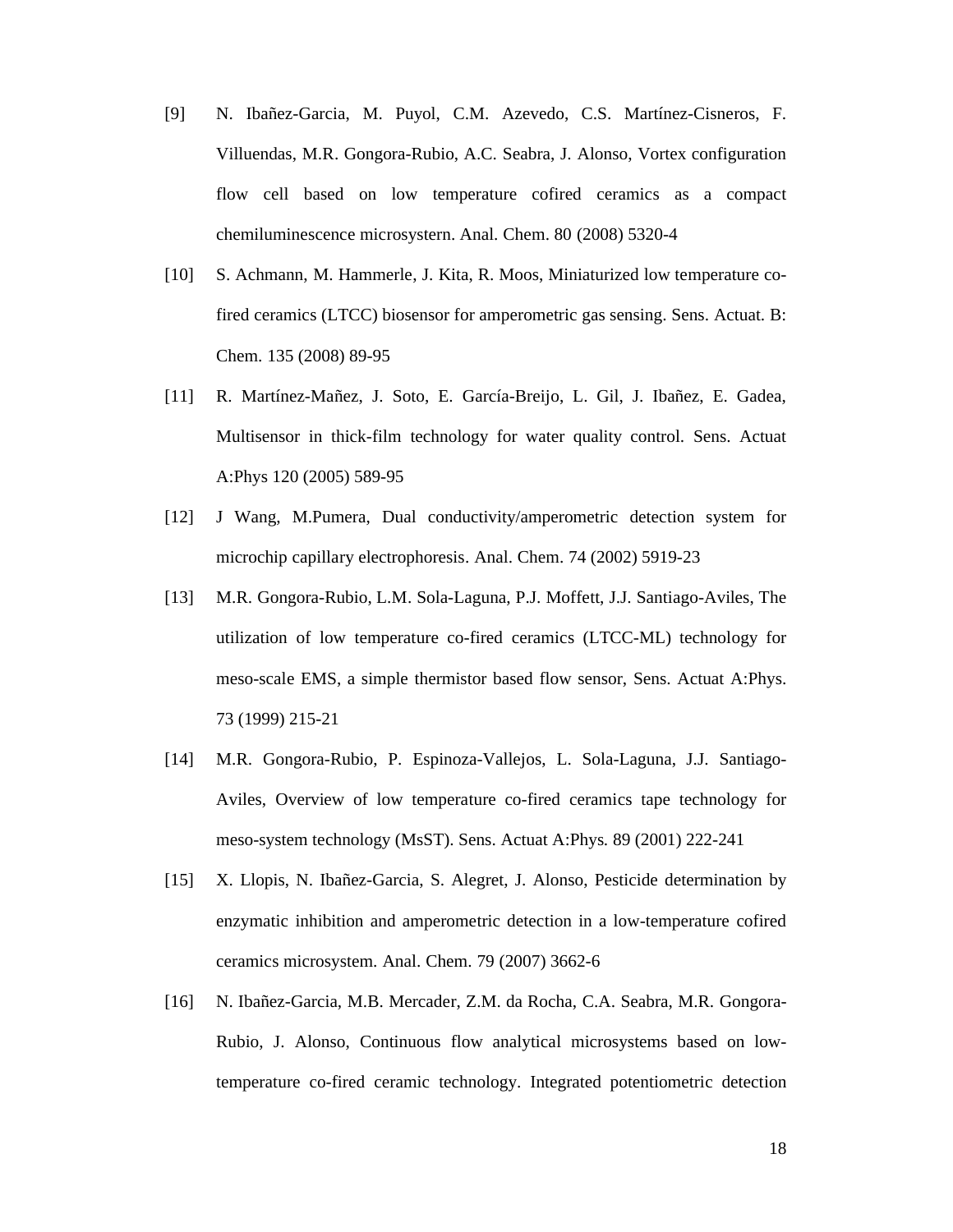based on solvent polymeric ion-selective electrodes. Anal. Chem. 78 (2006) 2985-92

- [17] M. Baeza, C. López, J. Alonso, J. López-Santín, G. Álvaro, Ceramic microsystem incorporating a microreactor with immobilized biocatalyst for enzymatic spectrophotometric assays Anal. Chem. 82 (2010) 1006-11
- [18] C.S. Martínez-Cisneros, Z.M. da Rocha, M. Ferreira, F. Valdés, A. Seabra, M. Gongora-Rubio, J. Alonso-Chamarro, A monolithic continuous-flow microanalyzer with amperometric detection based on the green tape technology. Anal. Chem. 81 (2009) 7448-53
- [19] M. Chudy, I. Grabowska, P. Ciosek, A. Filipowicz-Szymanska, D. Stadnik, I. Wyzkiewicz, E. Jedrych, M. Juchniewicz, M. Skolimowski, K. Ziolkowska, R. Kwapiszewski, Miniaturized tools and devices for bioanalytical applications: an overview. Anal. Bioanal. Chem. 395 (2009) 647–68
- [20] I. Tanret, D. Mangelings, Y. Vander Heyden, Detection systems for microfluidic devices with a major focus on pharmaceutical and chiral analysis. Current Pharma. Anal. 5 (2009) 101-11
- [21] W.R. Vandaveer, S.A. Pasas, R.S. Martin, S.M. Lunte, Recent developments in amperometric detection for microchip capillary electrophoresis. Electrophoresis 23 (2002) 3667-77
- [22] J. Wang, Electrochemical detection for microscale analytical systems: a review. Talanta 56 (2002) 223-31
- [23] J. Wang, M.P. Chatrathi, B.M. Tian, Capillary electrophoresis microchips with thick-film amperometric detectors: separation and detection of phenolic compounds. Anal. Chim. Acta 416 (2000) 9-14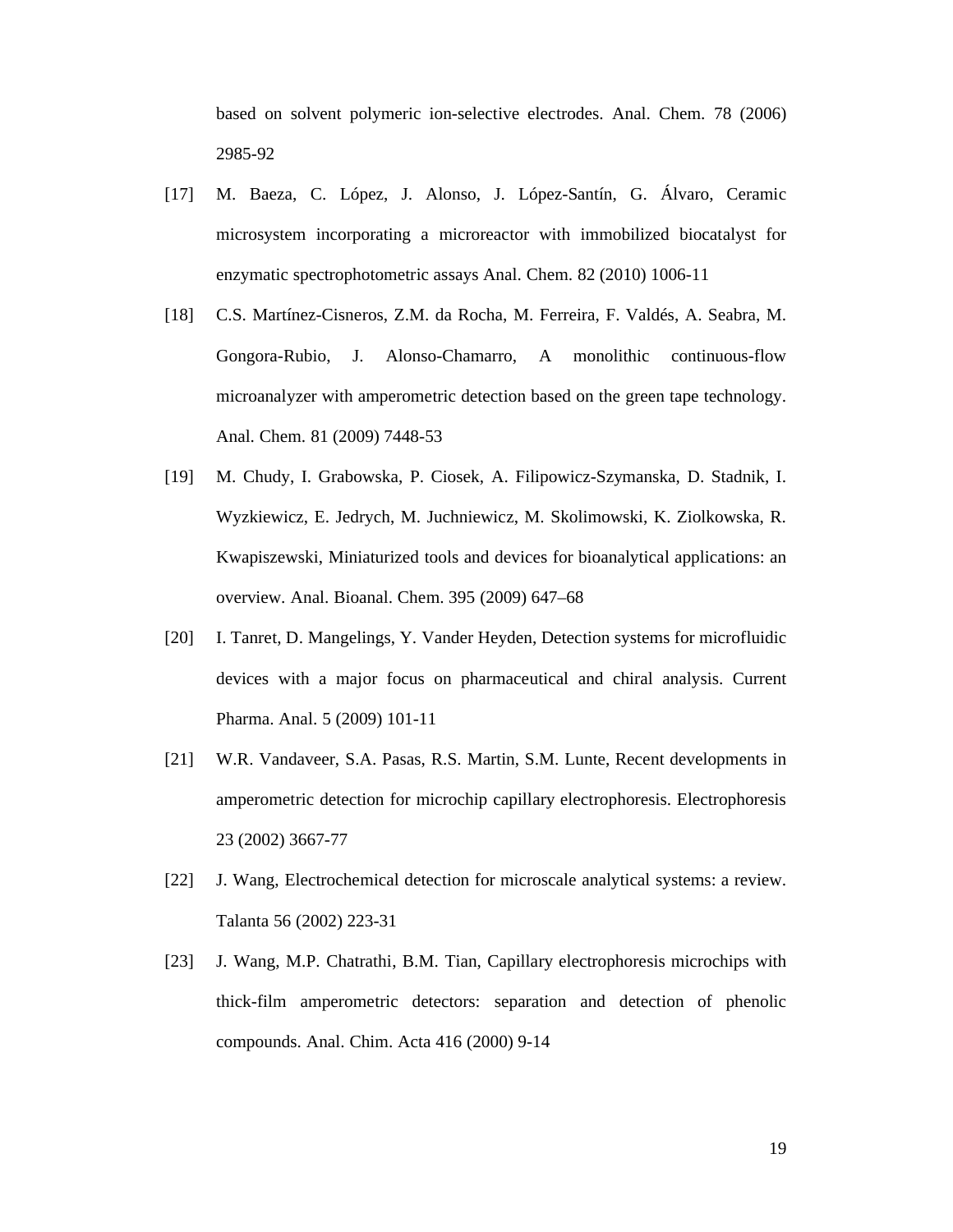- [24] R.S. Martin, K.L. Ratzlaff, B.H. Huynh, S.M. Lunte, In-channel electrochemical detection for microchip capillary electrophoresis using an electrically isolated potentiostat. Anal. Chem. 74 (2002) 1136-43
- [25] L. Nyholm, Electrochemical techniques for lab-on-a-chip applications. Analyst 130 (2005) 599-605
- [26] R.L. Barton, J.M. Keith, J.A. King, Electrical conductivity modeling of multiple carbon fillers in liquid crystal polymer composites for fuel cell bipolar plate applications. J.New Mat. Electrochem. 11 (2008) 181-6
- [27] R.T. Kachoosangi, M.M. Musameh, I. Abu-Yousef, J.M. Yousef, S.M. Kanan, L. Xiao, S.G. Davies, A. Russell, R.G.Compton, Carbon nanotube-ionic liquid composite sensors and biosensors Anal. Chem. 81 (2009) 435-42
- [28] M. Moniruzzaman, K.I. Winey, Polymer nanocomposites containing carbon nanotubes, Macromolecules 39 (2006) 5194-205
- [29] M. Musameh, J. Wang, A. Merkoçi, Y.H. Lin, Low-potential stable NADH detection at carbon-nanotube-modified glassy carbon electrodes Electrochem. Comm. 4 (2002) 743-6
- [30] M.M. Musameh, R.T. Kachoosangi, L. Xiao, A. Russell, R.G. Compton, Ionic liquid-carbon composite glucose biosensor. Biosens. Bioelectron. 24 (2008) 87- 92
- [31] M. Pacios, M. del Valle, J. Bartrolí, M.J. Esplandiu, Electrochemical behavior of rigid carbon nanotube composite electrodes. J. Electroanal. Chem. 619 (2008) 117-124
- [32] M. Pumera, A. Merkoçi, S. Alegret, Carbon nanotube-epoxy composites for electrochemical sensing Sens. Actuators B: Chem. 113 (2006) 617-22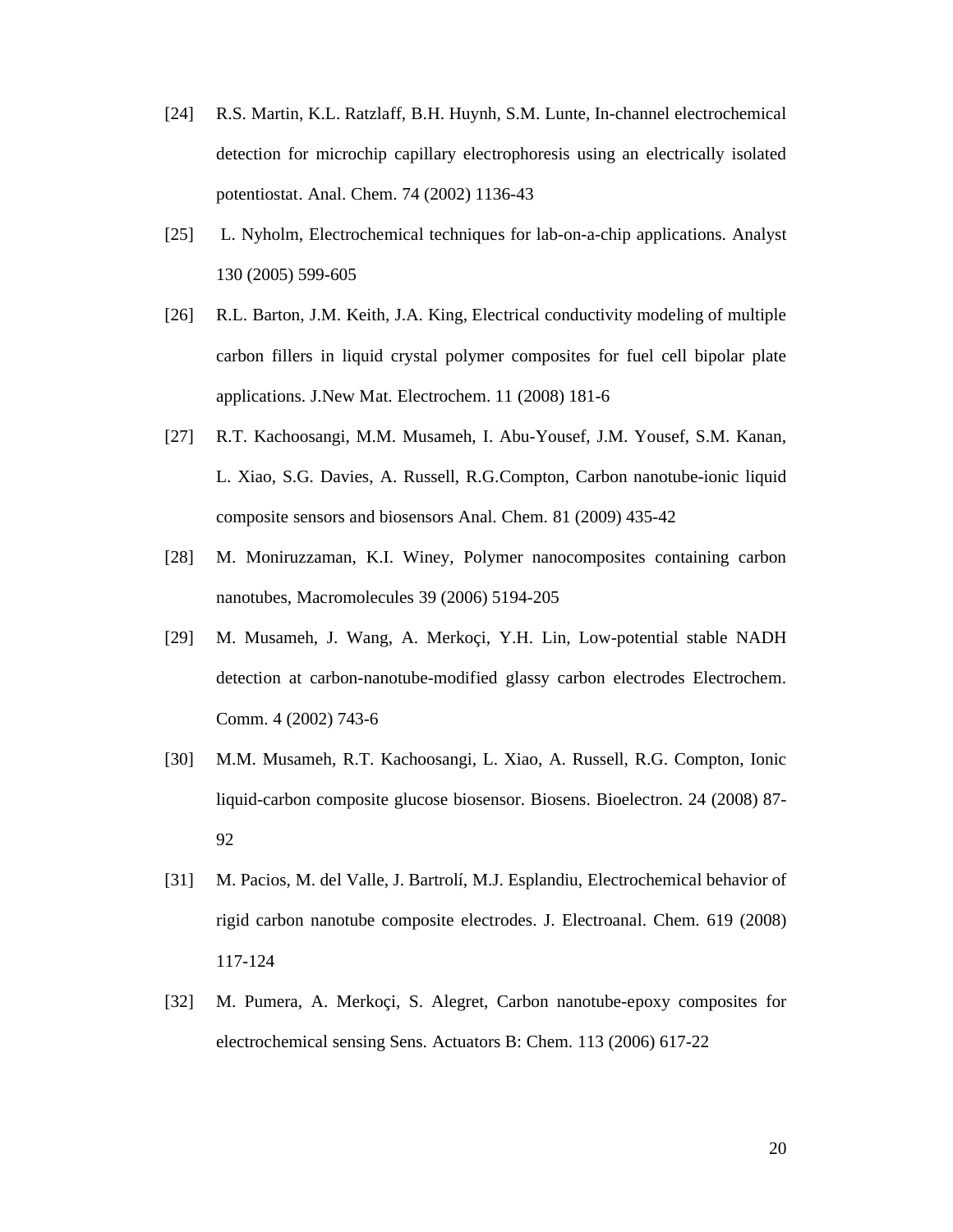- [33] J. Zima, I. Svancara, J. Barek, K. Vytras, Recent advances in electroanalysis of organic compounds at carbon paste electrodes C. Rev. Anal. Chem. 39 (2009) 204-27
- [34] J.X. Wang, M.X. Li, Z.J. Shi, N.Q. Li, Z.N. Gu, Direct electrochemistry of cytochrome c at a glassy carbon electrode modified with single-wall carbon nanotubes. Anal. Chem.74 (2002) 1993-7
- [35] M.D. Rubianes, G.A. Rivas, Carbon nanotubes paste electrode. Electrochem. Commun. 5 (2003) 689-94
- [36] F. Valentini, A. Amine, S. Orlanducci, M.L. Terranova, G. Palleschi, Carbon nanotube purification: Preparation and characterization of carbon nanotube paste electrodes. Anal. Chem. 75 (2003) 5413-21
- [37] J. Wang, M. Musameh, Carbon nanotube/teflon composite electrochemical sensors and biosensors. Anal. Chem. 75 (2003) 2075-9
- [38] A. Allaoui, S. Bai, H.M. Cheng, J.B. Bai, Mechanical and electrical properties of a MWNT/epoxy composite. Compos. Sci. Technol. 62 (2002) 1993-8
- [39] J.Wang, G. Chen, M.P. Chatrathi, M. Musameh, Capillary electrophoresis microchip with a carbon nanotube-modified electrochemical detector. Anal. Chem. 76 (2004) 298-302
- [40] X. Yao, H.X. Wu, J. Wang, S. Qu, G. Chen, Carbon nanotube/poly(methyl methacrylate) (CNT/PMMA) composite electrode fabricated by in situ polymerization for microchip capillary electrophoresis. Chem. Eur. J. 13 (2007) 846-853
- [41] A.G. Crevillén, M. Pumera, M.C. González, A. Escarpa, Towards lab-on-a-chip approaches in real analytical domains based on microfluidic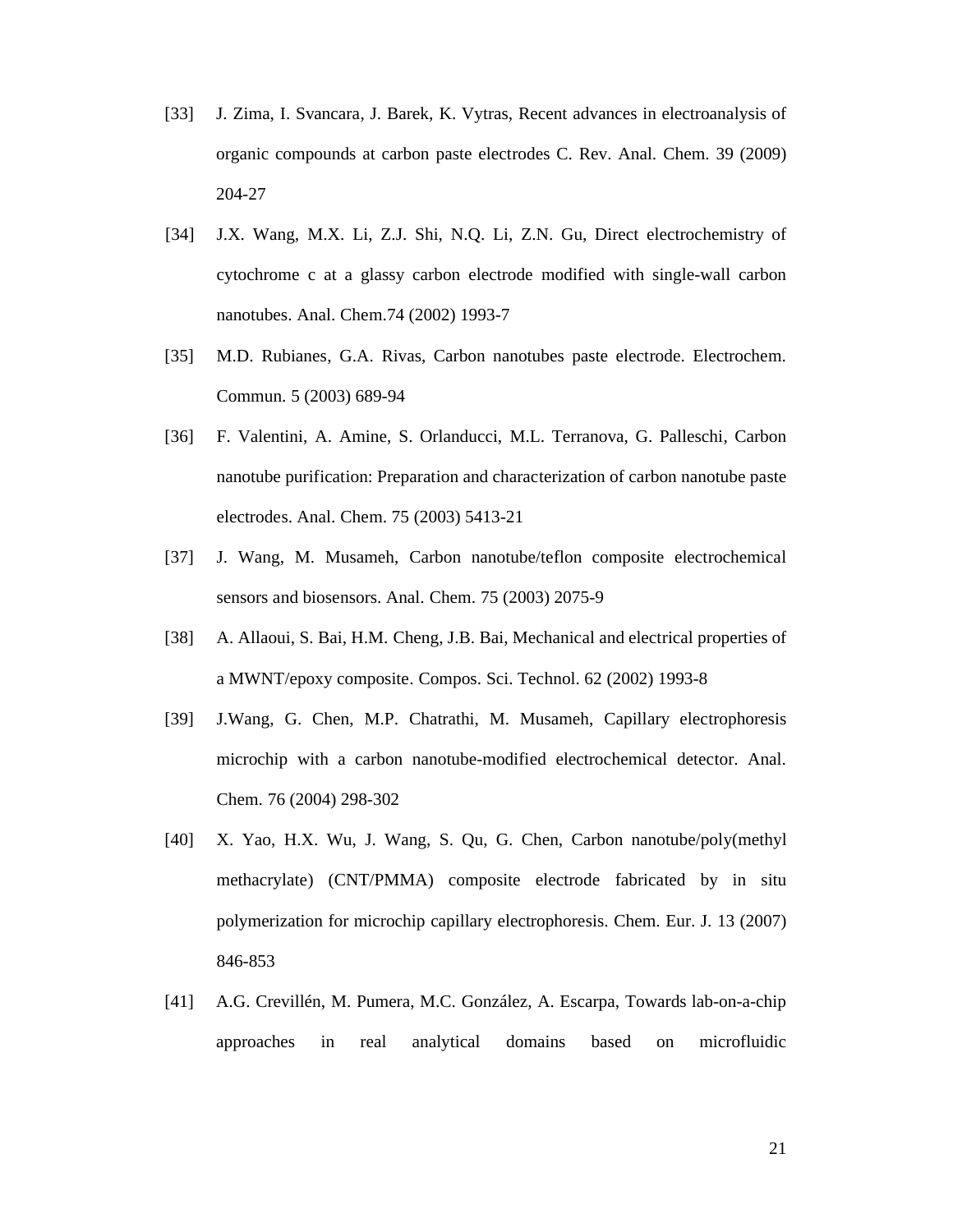chips/electrochemical multi-walled carbon nanotube platforms. Lab on Chip 9 (2009) 346-53

- [42] A.G. Crevillén, M. Ávila, M. Pumera, M.C. González, A. Escarpa, Food analysis on microfluidic devices using ultrasensitive carbon nanotubes detectors. Anal. Chem. 79 (2007) 7408-15
- [43] C. Karuwan, A. Wisitsoraat, T. Maturos, D. Phokharatkul, A. Sappat, K. Jaruwongrungsee, T. Lomas, A. Tuantranont, Flow injection based microfluidic device with carbon nanotube electrode for rapid salbutamol detection. Talanta 79 (2009) 995-1000
- [44] R. Olivé-Monllau, M.J. Esplandiu, J. Bartrolí, M. Baeza, F. Céspedes, Strategies for the optimization of carbon nanotube/polymer ratio in composite materials: Applications as voltammetric sensors. Sens. Actuat. B: Chem 146 (2010) 353- 360
- [45] R. Olivé-Monllau, A. Pereira, J. Bartrolí, M. Baeza, F. Céspedes, Highly sensitive CNT composite amperometric sensors integrated in an automated flow system for the determination of free chlorine in waters. Talanta, 81 (2010) 1593- 1598
- [46] M.A. Feres, P.R. Fortes, E.A.G. Zagatto, J.L.M. Santos, J.L.F.C. Lima, Multicommutation in flow analysis: Recent developments and applications. Anal. Chim. Acta 618 (2008) 1-17
- [47] E.J. Llorent-Martinez, P.O. Barrales, M.L. Fernandez-de Cordova, A. Ruiz-Medina, Multicommutation in Flow Systems: A useful tool for pharmaceutical and clinical analysis. Curr. Pharm. Anal. 6 (2010) 53-65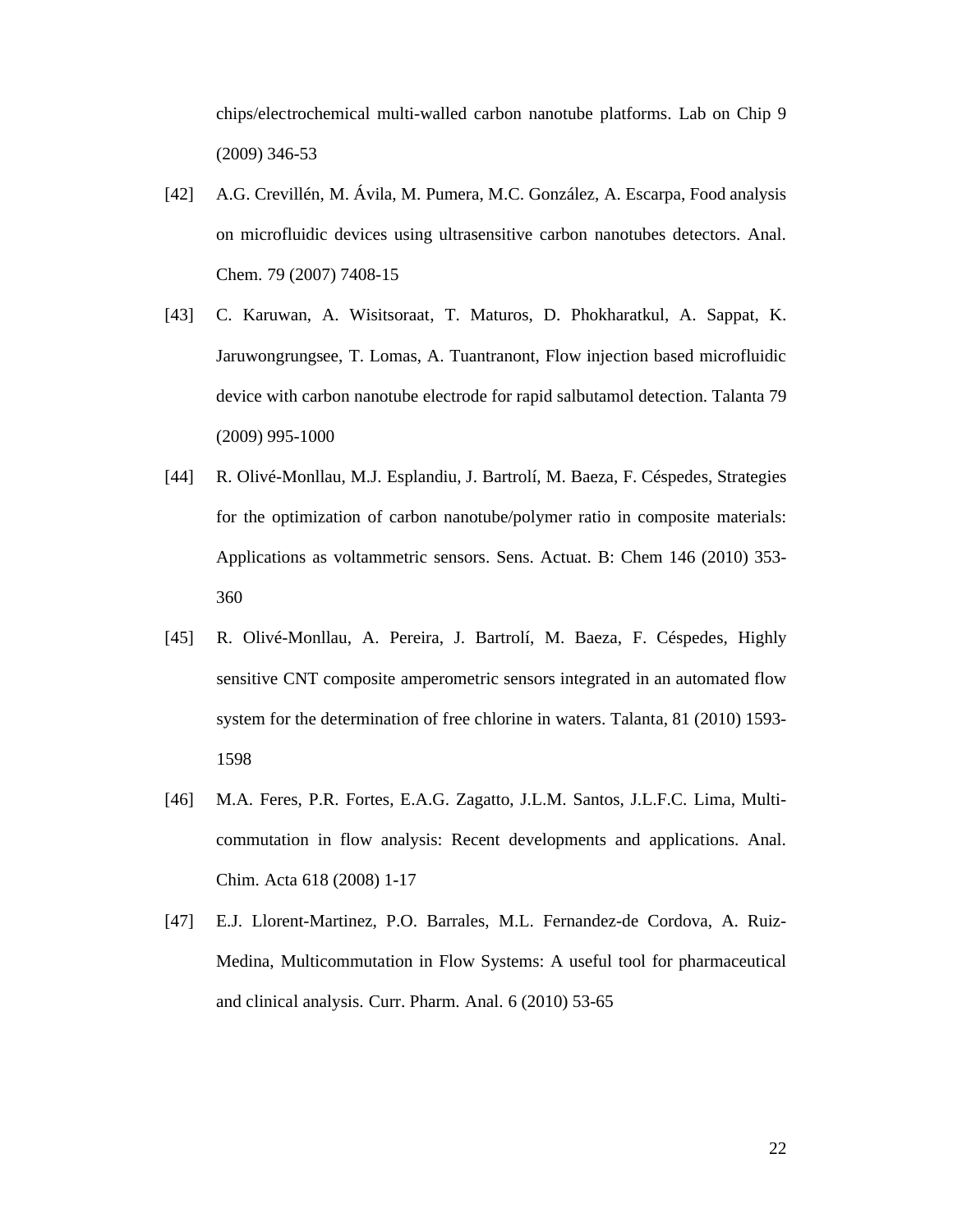- [48] Z.M. Da Rocha, C.S. Martínez-Cisneros, M. Ferreira, N. Ibáñez-García, A. Seabra, J. Alonso M. R. Gongora-Rubio, Proceeding Ibersensors. 24 - 26 November 2008, Sao Paulo, Brazil
- [49] 4500-Cl G, (2005) Standard Methods for the Examination of Water and Wastewater, 21st ed. APHA, AWWA, WEF
- [50] Decret 95, 22 Febrero (2000) Diari Oficial de la Generalitat de Catalunya, DOGC, Generalitat de Catalunya
- [51] M. Baeza, J.L. Montesinos, J. Alonso, J. Bartrolí, Simple modeling of the physical sample dispersion process in rectangular meso (micro) channels with pressure-driven flows. Anal. Bioanal. Chem. 393 (2009) 1233–43
- [52] J.Y. Jin, Y. Suzuki, N. Ishikawa, T. Takeuchi, A miniaturized FIA system for the determination of residual chlorine in environmental water samples. Anal. Sci. 20 (2004) 205-7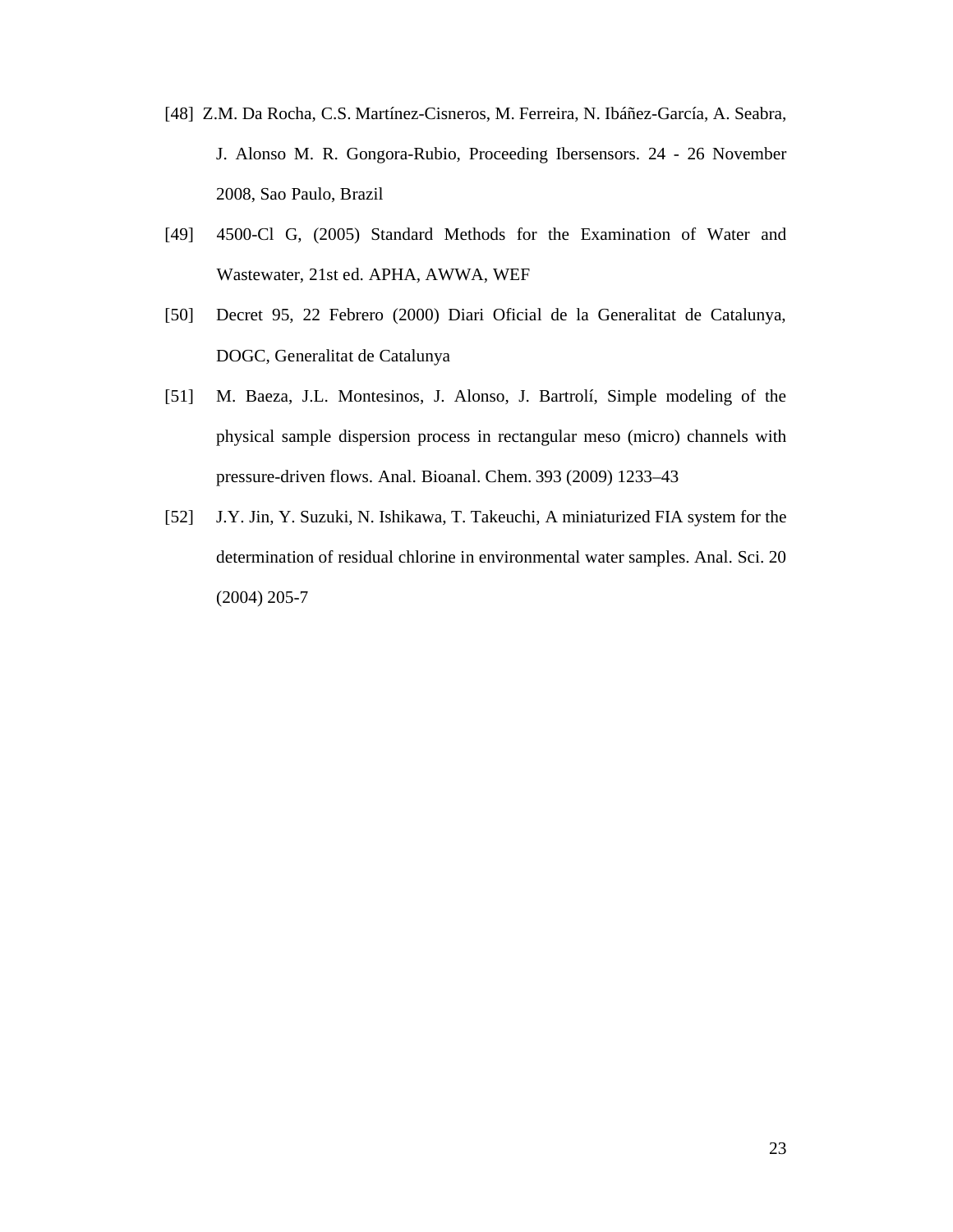#### **Figure and table captions**

**Figure 1** (A) Layer by layer layout of device D2: a) upper layer, b) reagents/sample inlet/outlet, c, d and e) mixer layers, f and g) Pt counter electrode integration, h) bottom layer. (B) Fluidic distribution: i) working electrode cavity, j) Pt counter electrode, k) reference electrode, l) mixer

**Figure 2** (A) CNT composite-based working electrode. (B) Amperometric microanalyzer integrating CNT composite electrode. External connection of: 1) reference electrode, 2) counter electrode and 3) working electrode

**Figure 3** Experimental manifold used for chlorine determination in the ceramic microanalyzer based on CNT composite amperometric sensor. (a) Sample or stock solution; (b) deionized water; (c) carrier solution; (d) 0.2M KCl; (e) waste; (f) solenoid valve and (g) pump

**Figure 4** Shows the influence of the flow rate and the mixing reactor length on the analytical signal, for a 1 mg  $L^{-1}$  of free chlorine standard solution and 200  $\mu$ L of injection volume. In this figure, D1 and D2 correspond to the microanalyzers fabricated considering different total inner volume (D1: 470  $\mu$ L and D2: 250  $\mu$ L). The red dotted line shows the analytical signal obtained using the chosen optimum parameters, for a concentration of 1 mg  $L^{-1}$ 

**Figure 5** Ceramic microanalyzer (device D2) response for free chlorine concentrations from 4 to 0.2 mg  $L^{-1}$ . The inset depicts a calibration curve corresponding to the amperometric record (slope  $-0.045(\pm 0.004)$ , intercept 0.012 ( $\pm 0.008$ ),  $r^2 = 0.996$ )

**Table 1** Free chlorine analysis in swimming pool water samples with the microanalyzer as well as the DPD colorimetric standard method and the recovery value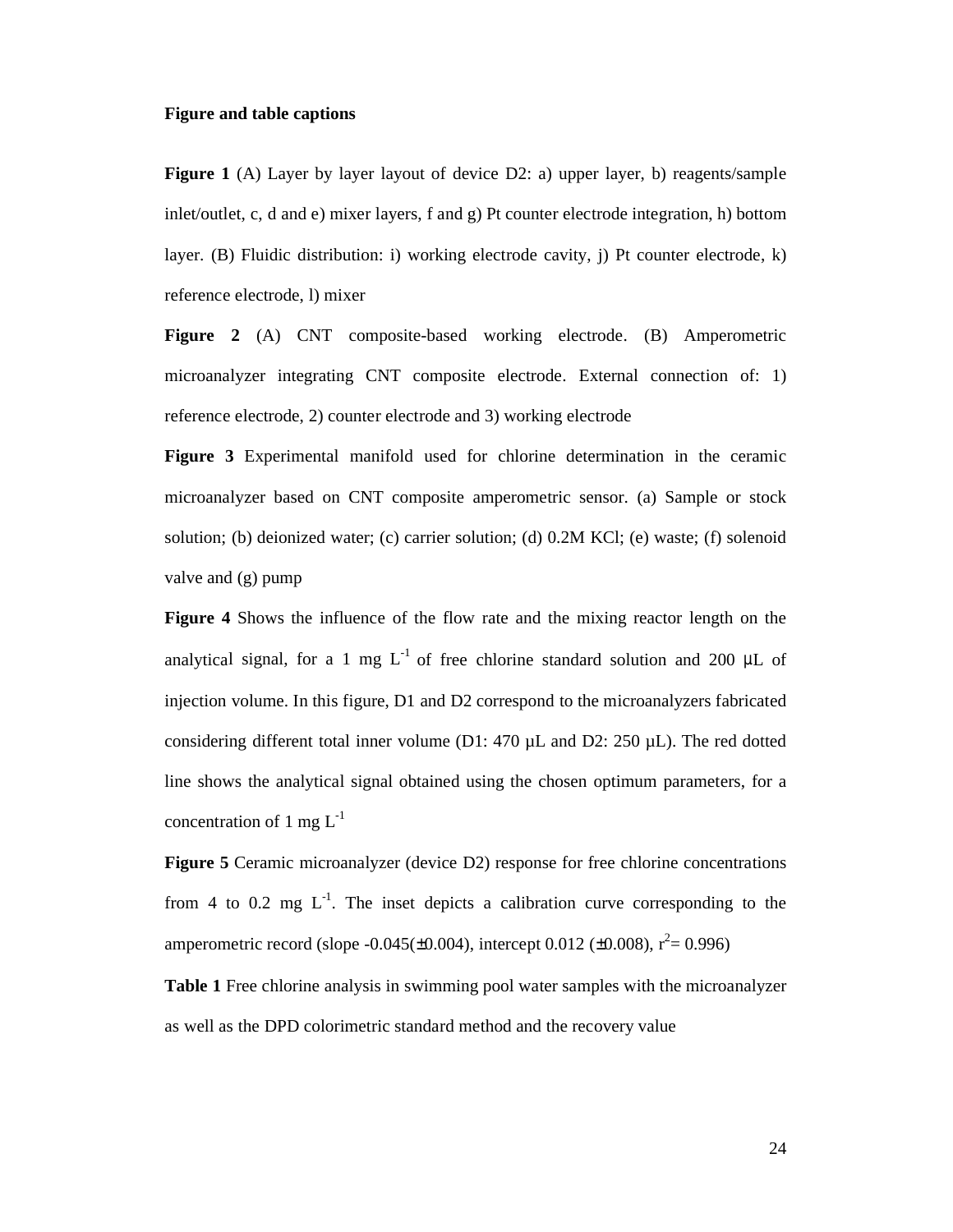| <b>Sample</b>              | <b>Standard method</b> | Microanalyzer     | <b>Recovery</b> |
|----------------------------|------------------------|-------------------|-----------------|
|                            | $(mg·L-1)$             | $(mg·L-1)$        | (%)             |
| <b>Swimming pool water</b> |                        |                   |                 |
| $\mathbf{1}$               | 0.63                   | $0.60 (\pm 0.06)$ | $\overline{96}$ |
| $\overline{2}$             | 0.65                   | $0.68(\pm 0.01)$  | 104             |
| $\overline{3}$             | 0.35                   | $0.36(\pm 0.03)$  | 102             |
| $\overline{4}$             | 0.46                   | $0.48(\pm 0.03)$  | 105             |
| 5                          | 0.79                   | $0.77(\pm 0.05)$  | 98              |
| $6\,$                      | 1.01                   | $1.01(\pm 0.01)$  | $100\,$         |
| $\tau$                     | 1.14                   | $1.23(\pm 0.09)$  | 108             |
| $\,8\,$                    | $1.07\,$               | $0.97(\pm 0.06)$  | 91              |
| 9                          | 0.5                    | $0.49(\pm 0.03)$  | 98              |
| $\overline{10}$            | 0.91                   | $0.96(\pm 0.08)$  | 105             |
| 11                         | 0.96                   | $1.01(\pm 0.03)$  | 105             |
| 12                         | 1.02                   | $1.03(\pm 0.03)$  | 101             |
| $\overline{13}$            | 0.92                   | $0.90(\pm 0.03)$  | 98              |
| <b>Doped samples</b>       |                        |                   |                 |
| 14                         | 1.05                   | $1.06(\pm 0.03)$  | 101             |
| $\overline{15}$            | 1.43                   | $1.49(\pm 0.06)$  | 104             |
| 16                         | 1.37                   | $1.36(\pm 0.03)$  | 100             |
| $\overline{17}$            | 1.12                   | $1.16(\pm 0.01)$  | 103             |
| 18                         | $2.8\,$                | $2.98(\pm 0.06)$  | $107\,$         |
| <b>Control samples</b>     |                        |                   |                 |
| 19                         | 0.85                   | $0.88(\pm 0.01)$  | 103             |

| 19 | 0.85 | $0.88(\pm 0.01)$ | 103 |
|----|------|------------------|-----|
|    |      |                  |     |
|    |      |                  |     |
| 20 | 1.53 | $1.53(\pm 0.03)$ | 103 |
|    |      |                  |     |
|    |      |                  |     |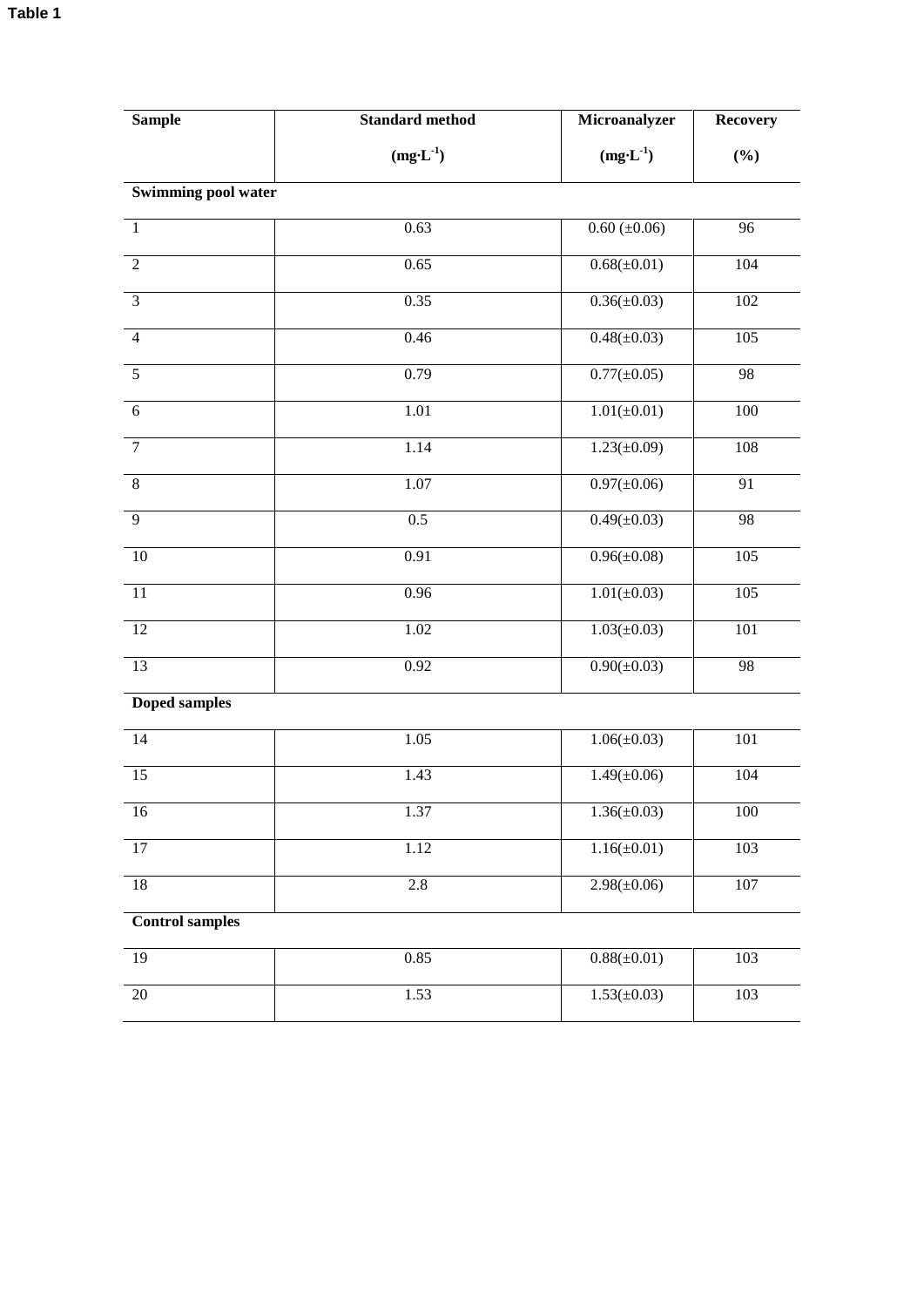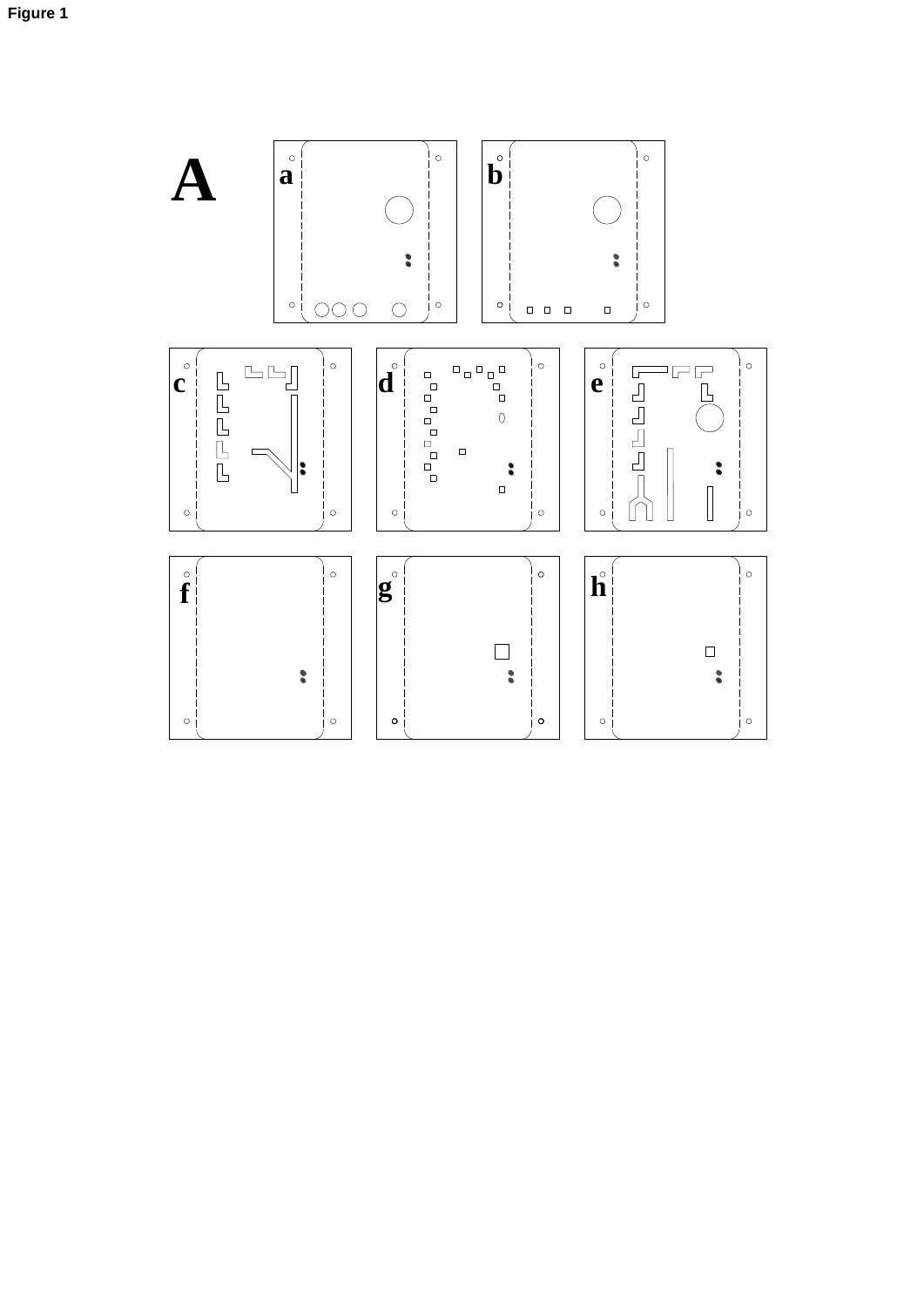# **B**

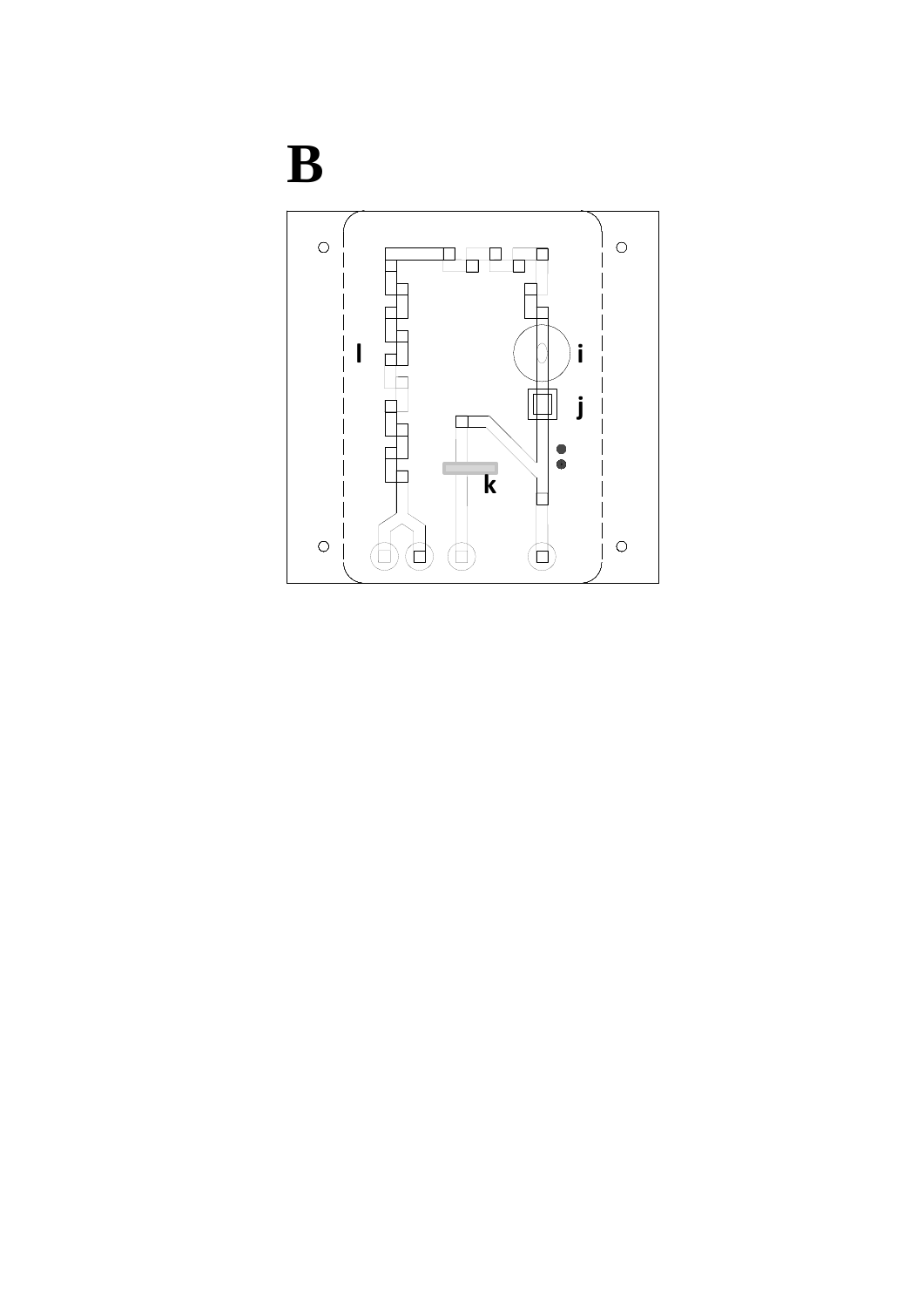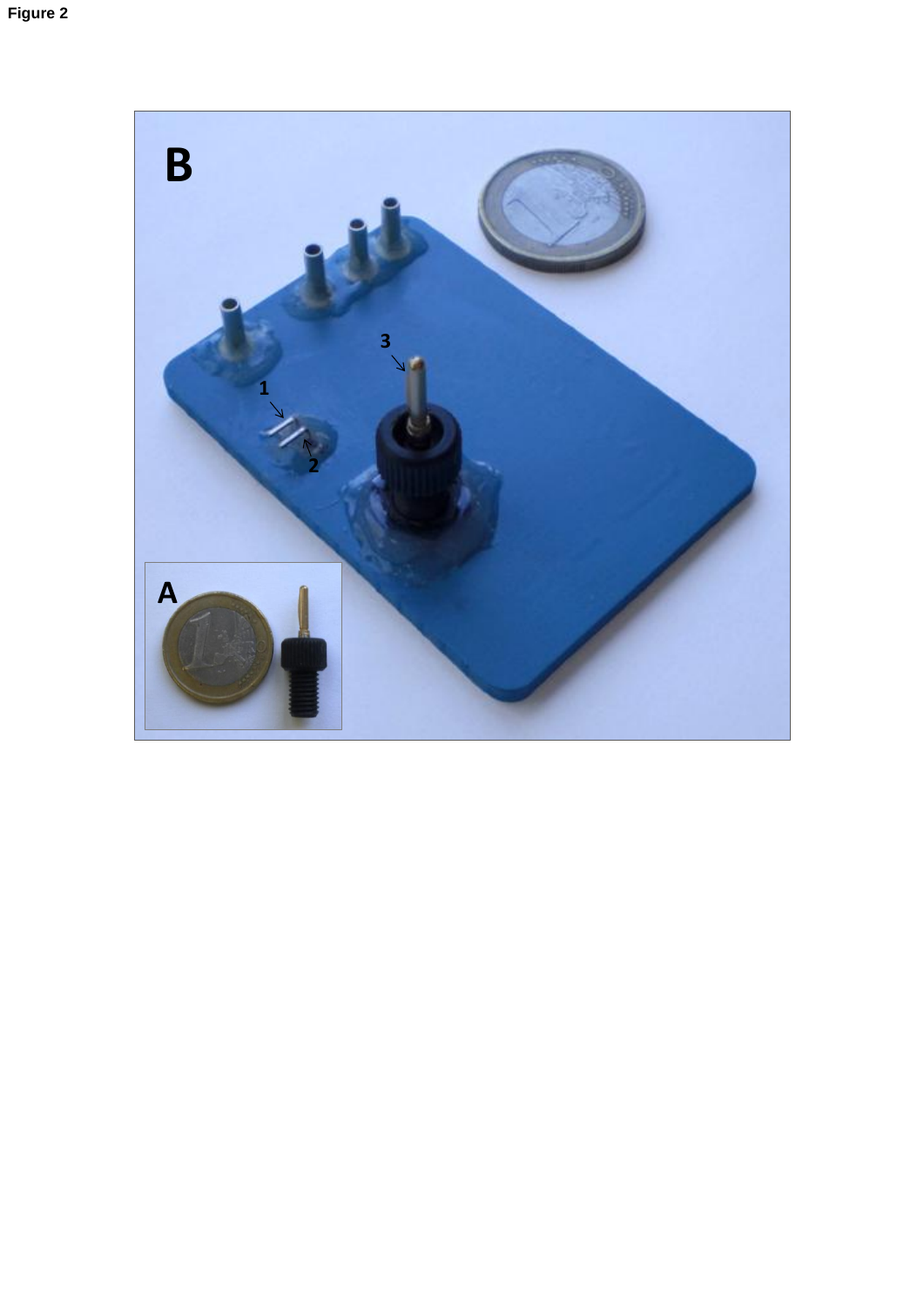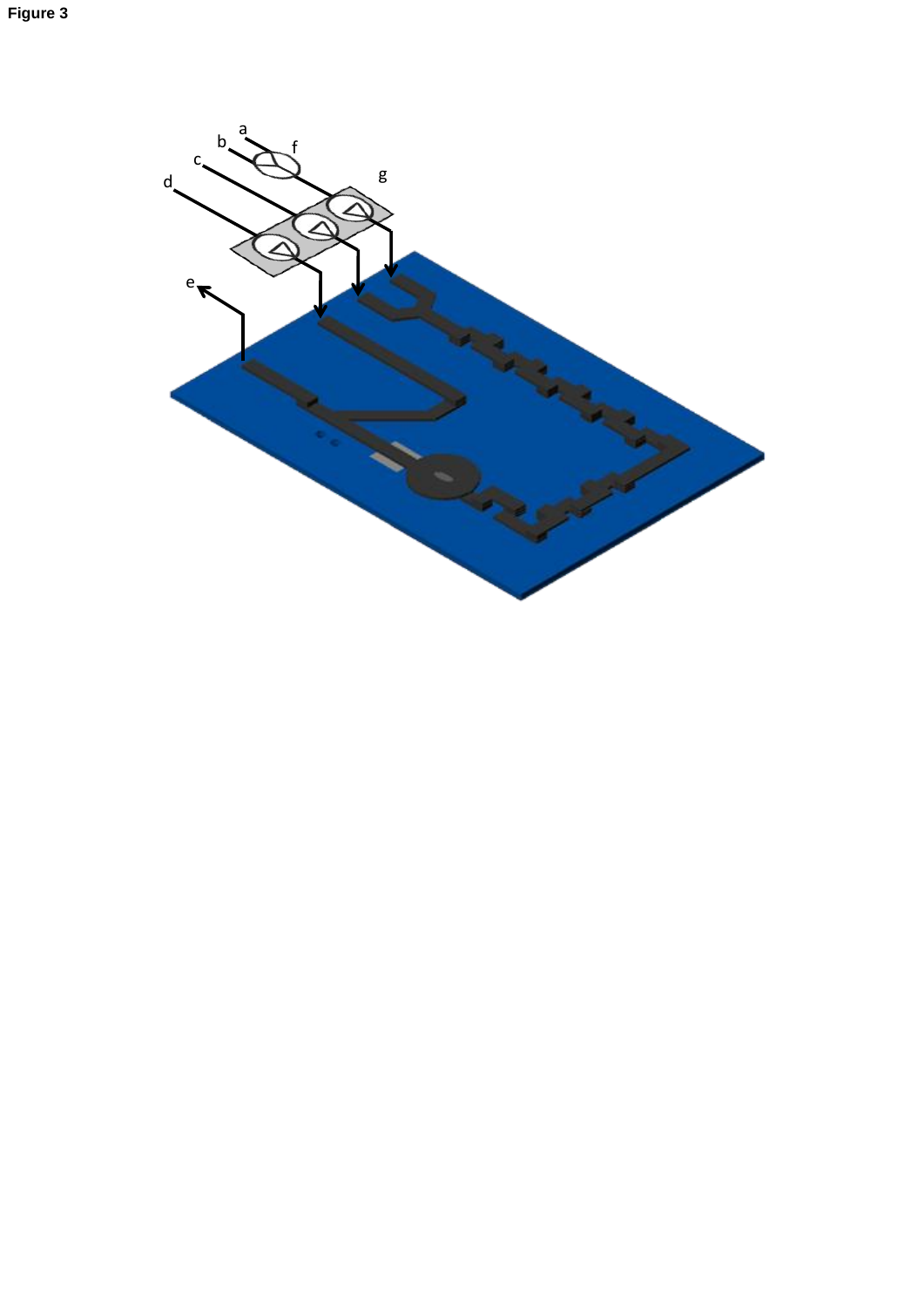